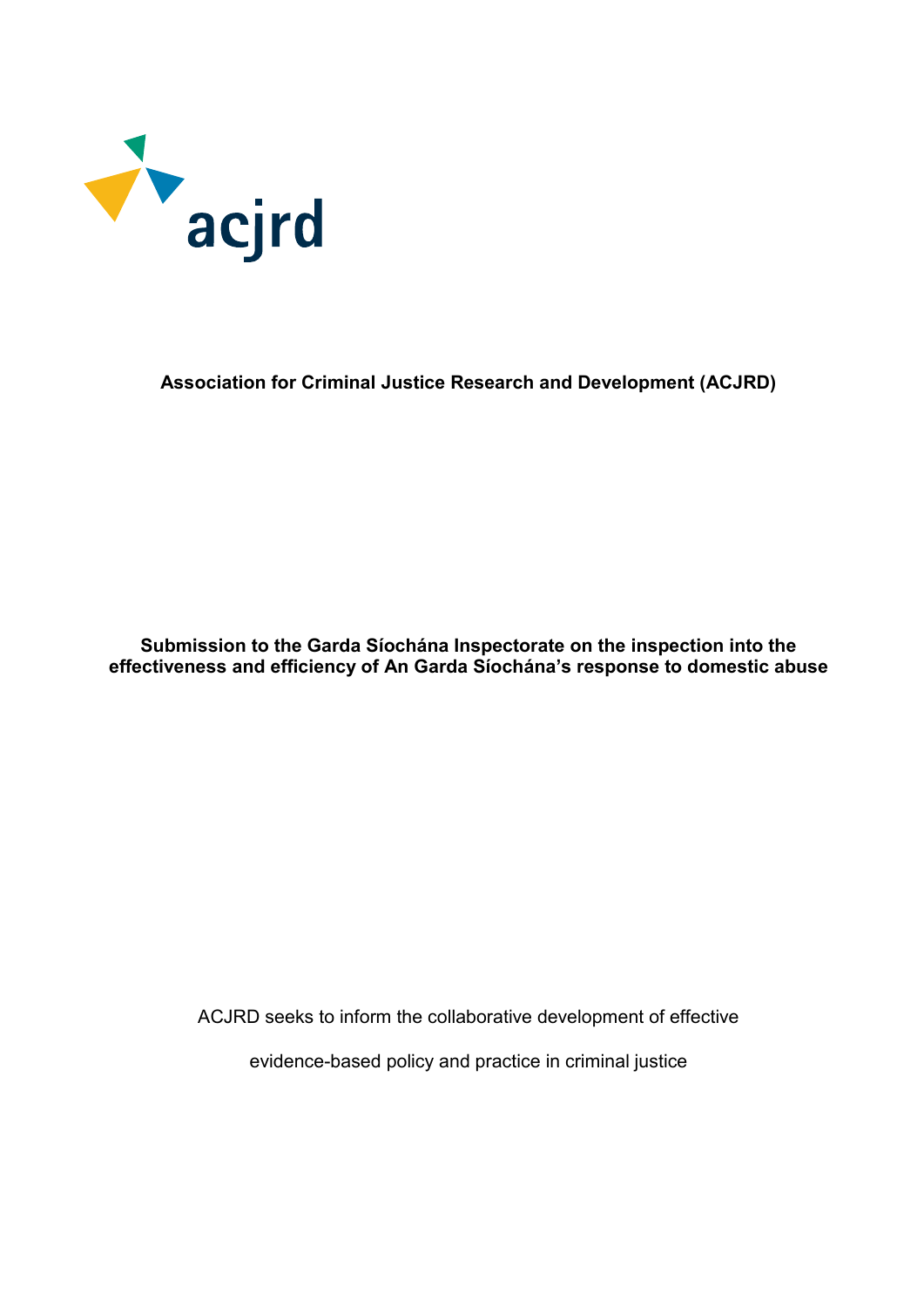# **CONTENTS**

| 4. Protecting victims of domestic abuse, including through the use of risk     |
|--------------------------------------------------------------------------------|
| 5. Responding to and investigating reports of domestic abuse 13                |
| 6. Working in partnership to prevent domestic abuse from occurring, protecting |
| 7. Summary of views and recommendations on the governance and                  |
|                                                                                |
|                                                                                |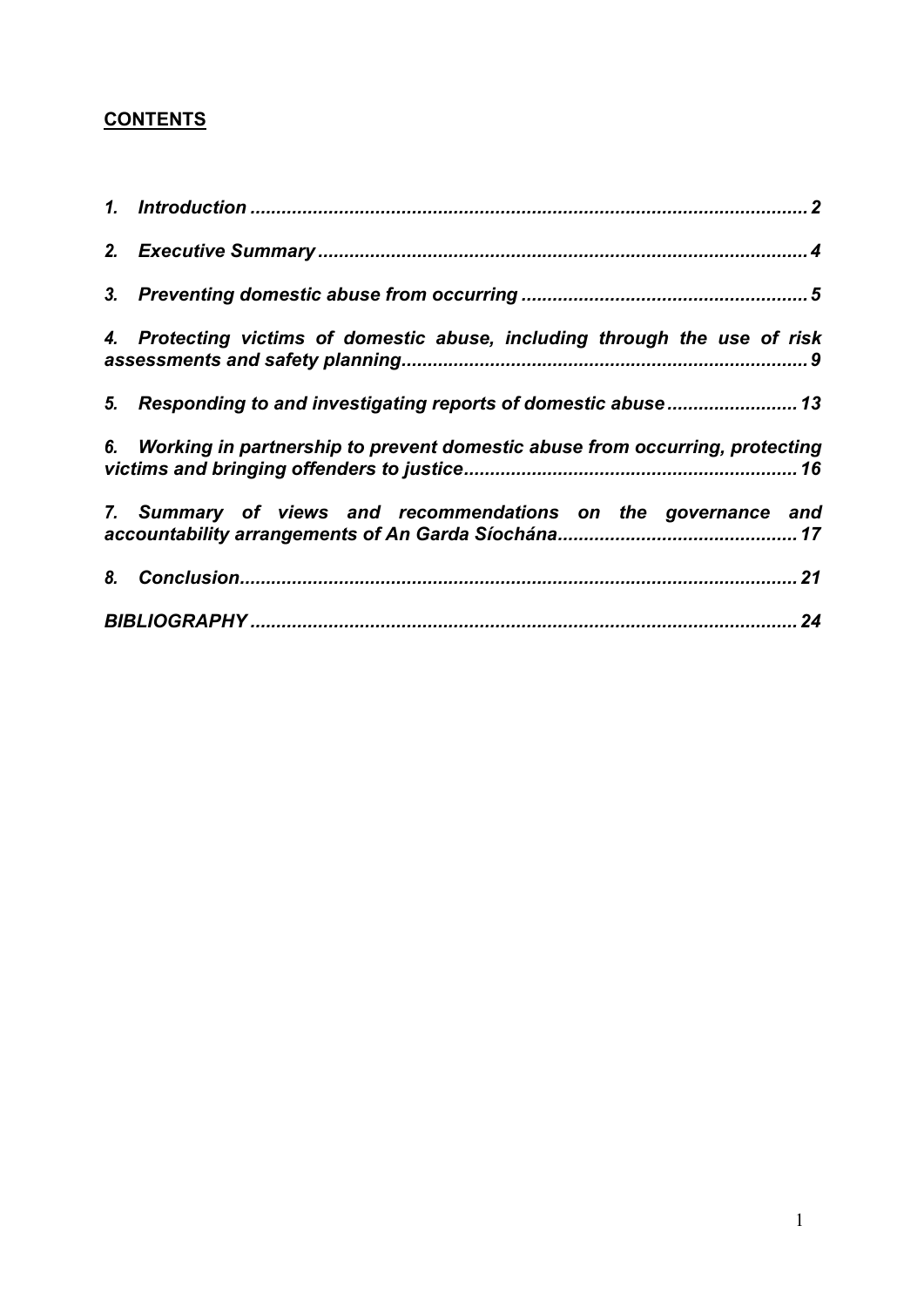# <span id="page-2-0"></span>**1. Introduction**

- **1.1** The Association for Criminal Justice Research and Development (ACJRD) is a nongovernmental, voluntary organisation which seeks to inform the collaborative development of effective evidence-based policy and practice in criminal justice. It does so mainly by providing a forum where experienced personnel can discuss ways of working in an informal setting, by promoting study and research in the field of criminal justice and by promoting the highest standards of practice by professionals associated with criminal justice.
- **1.2** The ACJRD's membership is varied but is largely comprised of organisations which, and individuals who, have experience working within the criminal justice system with a strong interest in criminological matters. These include legal practitioners, academics, Criminal Justice Agencies and NGOs.
- **1.3** The ACJRD's approach and expertise is therefore informed by the 'hands on' expertise of practitioners, academics and agencies who deal with various aspects of the criminal justice system enhanced by the contribution of people with diverse experiences, understandings and practices.
- **1.4** However, the views expressed in this submission are those of ACJRD in its independent capacity and are not those of individual ACJRD members or member organisations or agencies or their employees.
- **1.5** The ACJRD welcomes this opportunity to make a submission to the Garda Síochána Inspectorate (the '**Inspectorate**') in relation to the planned inspection into the effectiveness and efficiency of An Garda Síochána's response to domestic abuse. The purpose of this submission is to provide a summary of the ACJRD's views and recommendations on the efficiency and effectiveness of An Garda Síochána in the following areas:
	- **1.5.1** Preventing domestic abuse from occurring;
	- **1.5.2** Protecting victims of domestic abuse, including through the use of risk assessments and safety planning;
	- **1.5.3** Responding to and investigating reports of domestic abuse; and
	- **1.5.4** Working in partnership to prevent domestic abuse from occurring, protecting victims and bringing offenders to justice.
- **1.6** The ACJRD will also provide a summary of views and recommendations on the governance and accountability arrangements that are in place within An Garda Síochána to ensure compliance with applicable policy and legislation and to consider the extent to which relevant recommendations in previous Inspectorate reports have been implemented.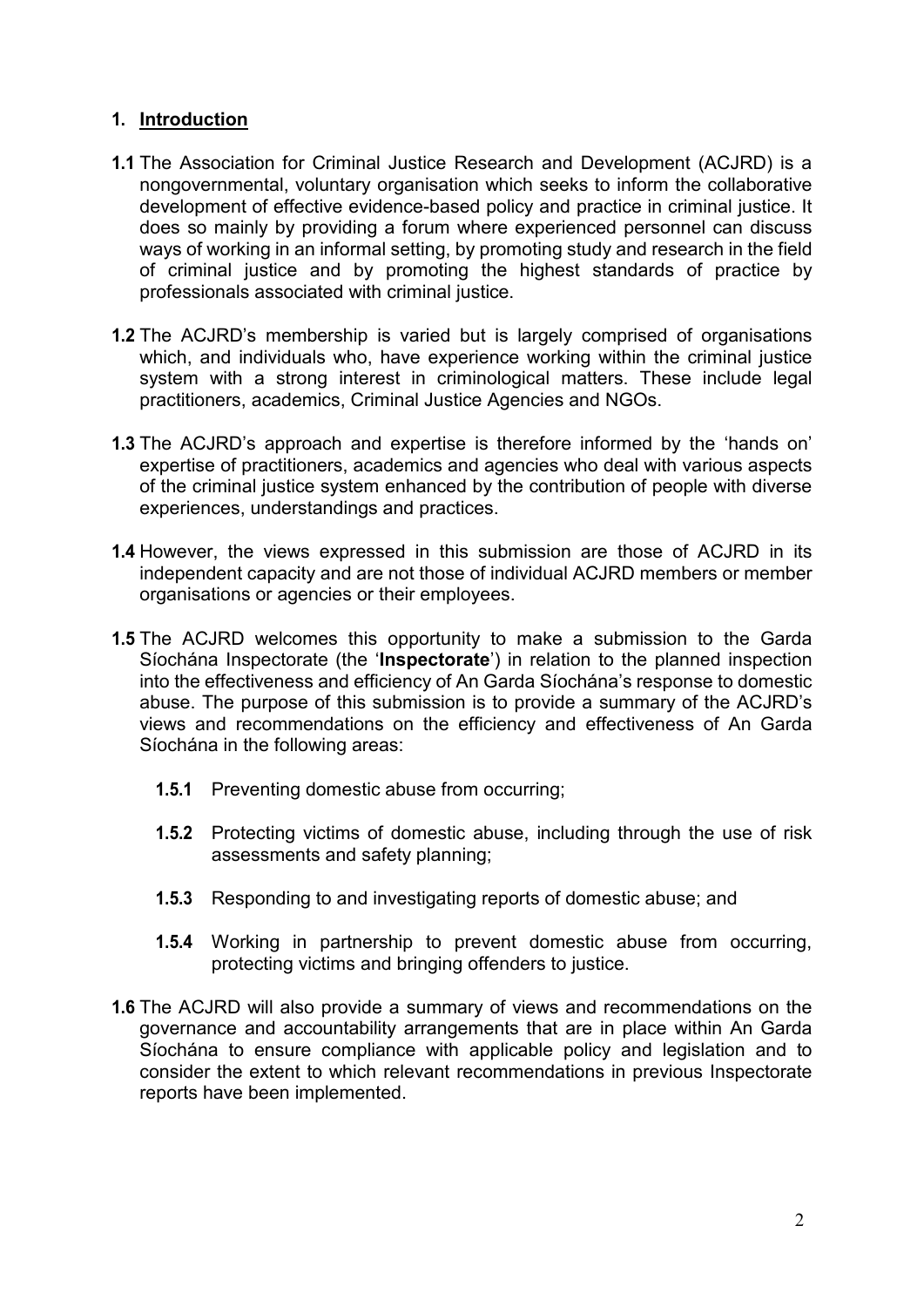**1.7** The Inspectorate, in its Terms of Reference document, identified these five areas for examination in their investigation<sup>[1](#page-3-0)</sup>. This submission will begin with an executive summary of the ACJRD's recommendations. It will then examine each of the five areas in turn.

<span id="page-3-0"></span><sup>3</sup>  $\overline{a}$  $^{\rm 1}$  Garda Síochána Inspectorate, 'Terms of Reference - An inspection into the effectiveness and efficiency of the Garda Síochána's response to domestic abuse' (Garda Síochána Inspectorate, December 2021) <https://www.gsinsp.ie/wpcontent/uploads/2021/11/Domestic-Abuse-Inspection-Terms-of-Reference.pdf> accessed 16 December 2021.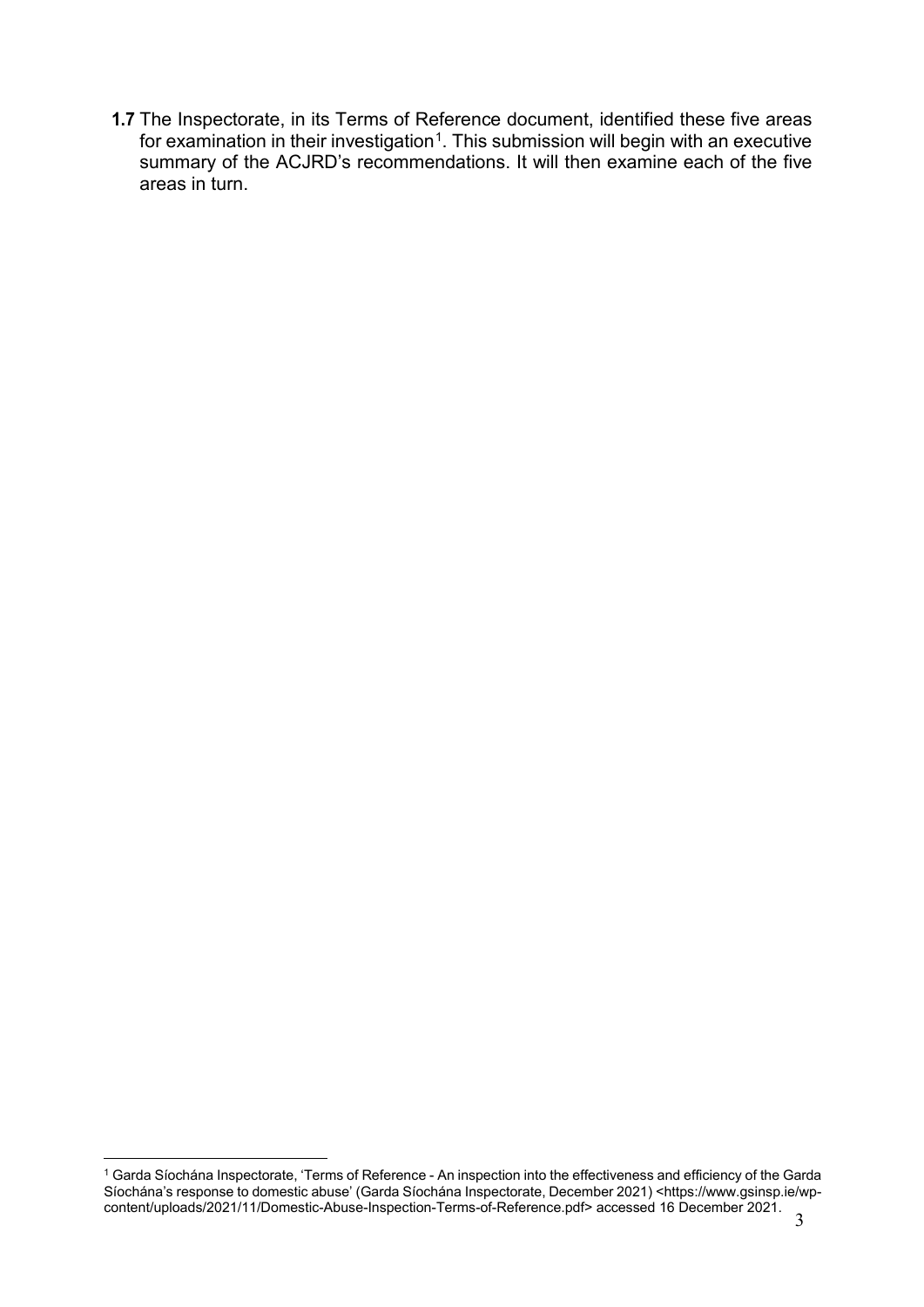# <span id="page-4-0"></span>**2. Executive Summary**

The ACJRD supports the planned inspection by the Inspectorate into the effectiveness and efficiency of An Garda Síochána's response to domestic abuse.

The ACJRD submits that consideration should be given to providing further training to first responders to domestic abuse incidents (including members of An Garda Síochána and emergency call-takers). The ACJRD suggests that when developing such training, that An Garda Síochána invite input from a wide range of stakeholders (both persons and organisations), including from victims of domestic abuse, persons / groups that can identify possible victims (such as medical personnel or teachers), victim support groups (such as Women's Aid or Childline), and members of the legal system (such as the Legal Aid Board or the Court Services). The ACJRD submits that effective and more refined training will lead to better outcomes for victims (or potential victims) of domestic abuse.

The ACJRD's recommendations are based on an awareness of the impact of COVID-19 on the rising rates of domestic abuse in Ireland and on the increased number of calls made to An Garda Síochána at this time.

With regard to each of the five areas identified by the Inspectorate, the ACJRD responds as follows:

- Area 1 *Preventing domestic abuse from occurring*: whether An Garda Síochána has the appropriate training, financial, and technical supports to adequately respond to increased reports of domestic abuse.
- Area 2 *Protecting victims of domestic abuse, including through the use of risk assessments and safety planning*: whether the data collected by An Garda Síochána is sufficient to create appropriate and practical risk assessment and safety plans.
- Area 3 *Responding to and investigating reports of domestic abuse*: whether Gardaí and support staff have been given appropriate training to engage and support victims of domestic abuse from a wide range of cultural and socio-economic backgrounds.
- Area 4 *Working in partnership to prevent domestic abuse from occurring, protecting victims and bringing offenders to justice*: what role An Garda Síochána has in preventing domestic abuse from occurring.
- Area 5 *Provide a summary of views and recommendations on the governance and accountability arrangements that are in place within An Garda Síochána to ensure compliance with applicable policy and legislation and consider the extent to which relevant recommendations in previous Inspectorate reports have been implemented*: what accountability and governance structures are in place to respond to allegations of misconduct, and whether An Garda Síochána's policies and procedures are being carried out in a consistent manner.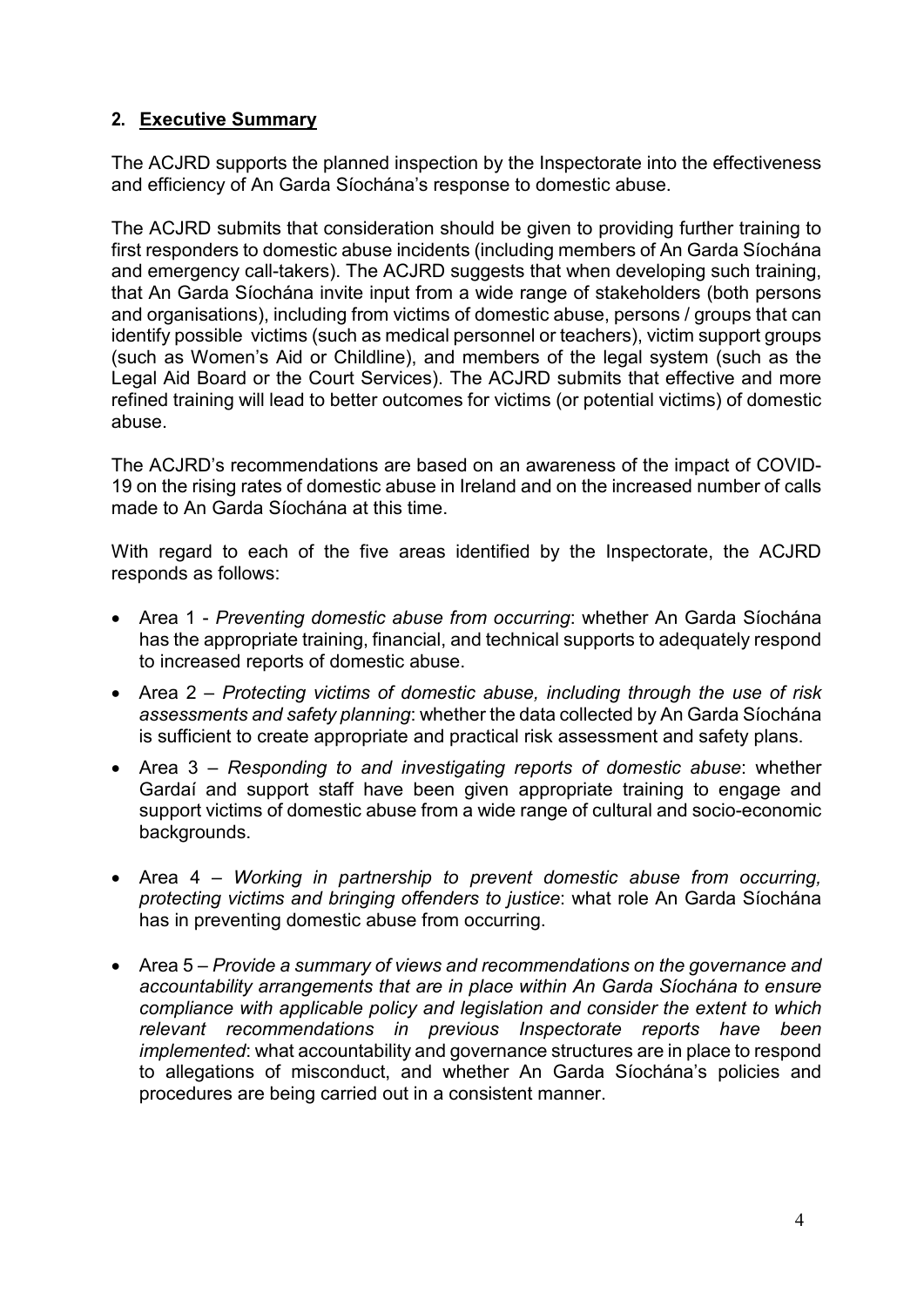# <span id="page-5-0"></span>**3. Preventing domestic abuse from occurring**

- **3.1** Rising rates of domestic abuse came into sharp focus during the COVID-19 pandemic, when the 'horrifying global surge in domestic violence' was recognised by the UN Secretary General Antonio Guterres.<sup>[2](#page-5-1)</sup> The marked increase in domestic abuse has been attributed to individuals being forced to spend greater time at home with abusive partners.<sup>[3](#page-5-2)</sup>
- **3.2** Domestic abuse has been dubbed 'Shadow Pandemic'.[4](#page-5-3) In France, reports of domestic abuse have increased by 30%, in Cyprus and Singapore helplines have registered an increase in calls of 30% and 33% respectively and increased cases of domestic abuse have also been reported in Canada, Germany, Spain, the UK and the US.<sup>[5](#page-5-4)</sup> The ACJRD notes that while increased instances of domestic abuse indicate a growing problem, increased reporting of domestic abuse can be a positive outcome for An Garda Síochána, as it may mean that victims are more likely to come forward for various reasons, including perhaps more positive perceptions of how they will be treated by the police.
- **3.3** Women's Aid has also expressed concern about the impact the pandemic is having in terms of domestic abuse. At the outset of the pandemic, the charity reported that some women under threat had to hide in their cars to call for help because their partner was in constant close proximity due to lockdowns.[6](#page-5-5) They reported a 43% increase in calls to the Women's Aid helpline, and a 71% increase in visits to their website.<sup>[7](#page-5-6)</sup>
- **3.4** Ireland ratified the Istanbul Convention in 2019 which defines domestic violence as:

#### *"…all acts of physical, sexual, psychological or economic violence that occur within the family or domestic unit or between former or current spouses or partners, whether or not the perpetrator shares or has shared the same residence with the victim";*

The definition of domestic abuse used by An Garda Síochána is consistent with the Istanbul convention and states that domestic abuse is,

*'..the physical, sexual, financial, emotional or psychological abuse of one person against another who is a family member or is or has been an intimate* 

<span id="page-5-1"></span> $\overline{a}$ <sup>2</sup> United Nations, 'UN chief calls for domestic violence 'ceasefire' amid 'horrifying global surge' (April 2020) <https://news.un.org/en/story/2020/04/1061052> accessed 26 January 2022.

<span id="page-5-2"></span><sup>3</sup> Bracken, Ali, 'Domestic abuse incidents up again as reports rise 10pc' (Irish Independent, 2 January 2022) <https://www.independent.ie/irish-news/crime/domestic-abuse-incidents-up-again-as-reports-rise-10pc-41202283.html> accessed 26 January 2022.

<span id="page-5-3"></span><sup>4</sup> UN Women, 'COVID-19 and ending violence against women and girls' (2020) <https://www.unwomen.org/en/digitallibrary/publications/2020/04/issue-brief-covid-19-and-ending-violence-against-women-and-girls> accessed 26 January 2022.

<span id="page-5-4"></span><sup>&</sup>lt;sup>5</sup> UN Women, 'COVID-19 and ending violence against women and girls' (2020) <https://www.unwomen.org/en/digital-<br>library/publications/2020/04/issue-brief-covid-19-and-ending-violence-against-women-and-girls> accessed 26 library/publications/2020/04/issue-brief-covid-19-and-ending-violence-against-women-and-girls> January 2022.

<span id="page-5-5"></span> $^6$  Women's Aid, 'When Home is Not Safe: COVID-19 Supplement' (August 2020) <https://www.womensaid.ie/assets/files/pdf/womens\_aid\_when\_home\_is\_not\_safe\_covid-19\_supplement\_- \_embargoed\_20820.pdf> accessed 26 January 2022.

<span id="page-5-6"></span> $^7$  Women's Aid, 'When Home is Not Safe: COVID-19 Supplement' (August 2020) <https://www.womensaid.ie/assets/files/pdf/womens\_aid\_when\_home\_is\_not\_safe\_covid-19\_supplement\_- \_embargoed\_20820.pdf> accessed 26 January 2022.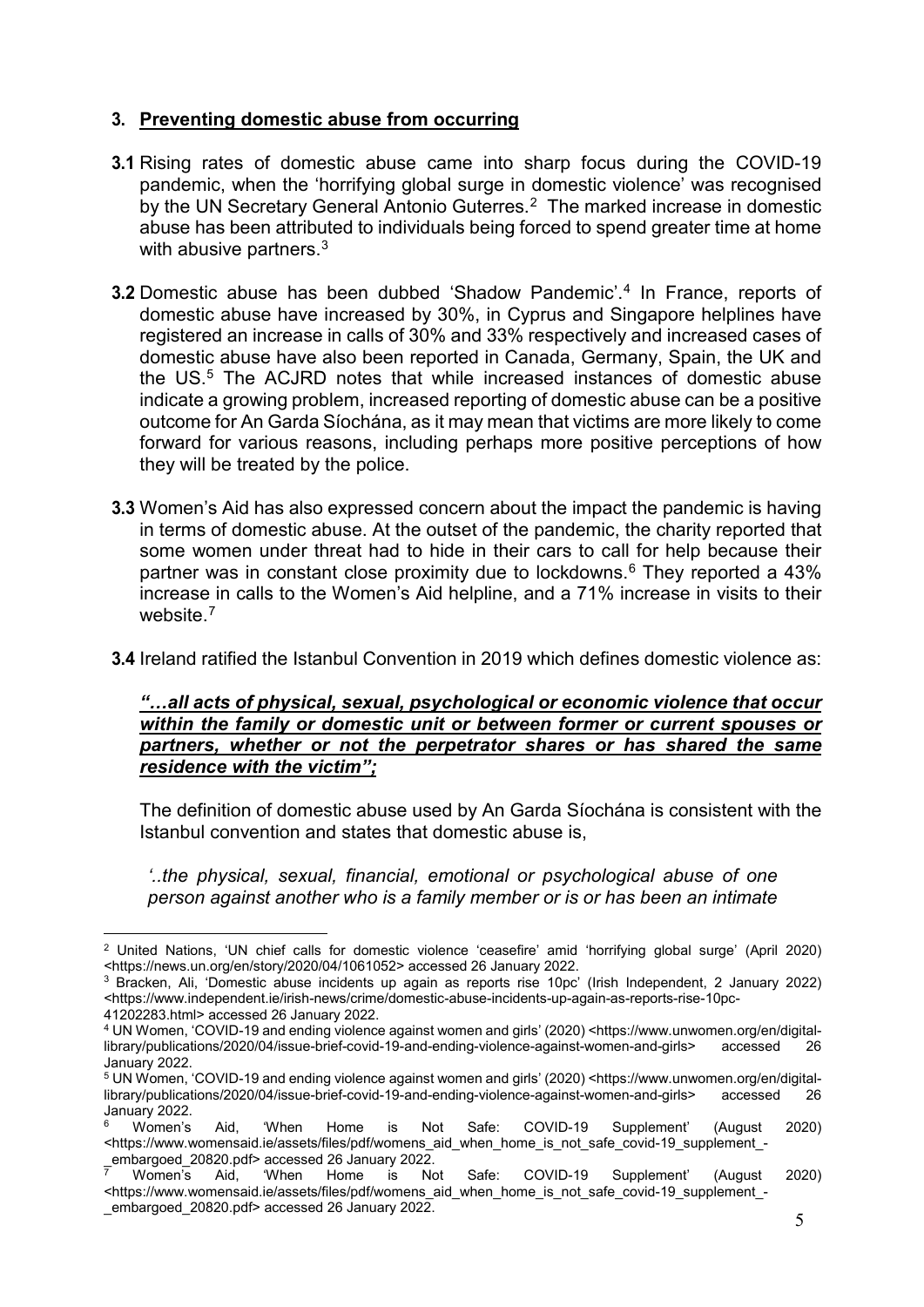*partner, regardless of gender or sexuality. Domestic abuse crosses class, gender, race and religious belief'*. [8](#page-6-0)

- **3.5** The ACJRD notes that in April 2020, An Garda Síochána launched 'Operation Faoiseamh', which is an ongoing initiative designed to 'ensure victims of domestic violence are supported and protected'.[9](#page-6-1) As part of the initiative, there is a continuing focus on arresting and bringing before the courts those offenders who have breached domestic abuse legislation, in particular Court Orders obtained under the provisions of the Domestic Violence Act 2018.
- **3.6** The ACJRD notes that following the publication of the O'Malley Report<sup>[10](#page-6-2)</sup> in July 2020, which was a review of protections for vulnerable witnesses in the investigation and prosecution of sexual offences, the Department of Justice launched a plan to help victims and vulnerable witnesses in sexual abuse cases, including those which happen in a domestic setting. To date, a number of key actions have been delivered as part of implementing '*Supporting a Victim's Journey'* including:
	- **3.6.1** legislating for the introduction of preliminary trial hearings;
	- **3.6.2** the nationwide rollout of Divisional Protective Services Units (DPSU);
	- **3.6.3** the first cohort of staff at a new sexual offences' unit in the Director of Public Prosecutions office formally took up their roles in April;
	- **3.6.4** work to advance the training for all personnel who come into contact with vulnerable victims is underway; and
	- **3.6.5** a review of the Victims of Crime and Domestic, Sexual and Gender-Based Violence funding in order to ensure that the grants provided by the department are as effective as possible in supporting victims of crime within criminal justice processes.
- **3.7** Preliminary trial hearings will benefit victims of domestic abuse in cases being tried on indictment. However, further supports are required at District Court level to support victims whose cases are dealt with summarily particularly where charges relate to breaches of domestic violence orders. In this regard the ACJRD recommend that a whole of government approach should be adopted, so that An Garda Síochána may be supported in the work of policing and law enforcement by broader structural supports for victims and accused persons with complex needs such as addiction, mental health problems and homelessness which can exacerbate cycles of abuse and expose victims increased danger and revictimisation. In December 2021, the latest phase of Operation Faoiseamh was launched by An

<span id="page-6-0"></span> $\overline{a}$ <sup>8</sup> An Garda Síochána, 'Domestic Abuse' (2022) <https://www.garda.ie/en/crime/domestic-abuse/domesticabuse.html> accessed 26 January 2022.

<span id="page-6-1"></span><sup>9</sup> Department of Justice, 'Minister McEntee relaunches ad campaign assuring domestic abuse victims that help is 'Still Here'' (24 December 2021) <https://www.gov.ie/en/press-release/48272-minister-mcentee-relaunches-ad-campaignassuring-domestic-abuse-victims-that-help-is-still-here/> accessed 26 January 2022.

<span id="page-6-2"></span><sup>&</sup>lt;sup>10</sup> O'Malley, Tom, 'Review of Protections for Vulnerable Witnesses in the Investigation and Prosecution of Sexual<br>Offences' (Department of Justice, July 2020) Offences' (Department of Justice, July 2020) <https://www.justice.ie/en/JELR/Review\_of\_Protections\_for\_Vulnerable\_Witnesses\_in%20the\_Investigation\_and\_P rosecution\_of\_Sexual\_Offences.pdf/Files/Review\_of\_Protections\_for\_Vulnerable\_Witnesses\_in%20the\_Investigatio n\_and\_Prosecution\_of\_Sexual\_Offences.pdf> accessed 26 January 2022.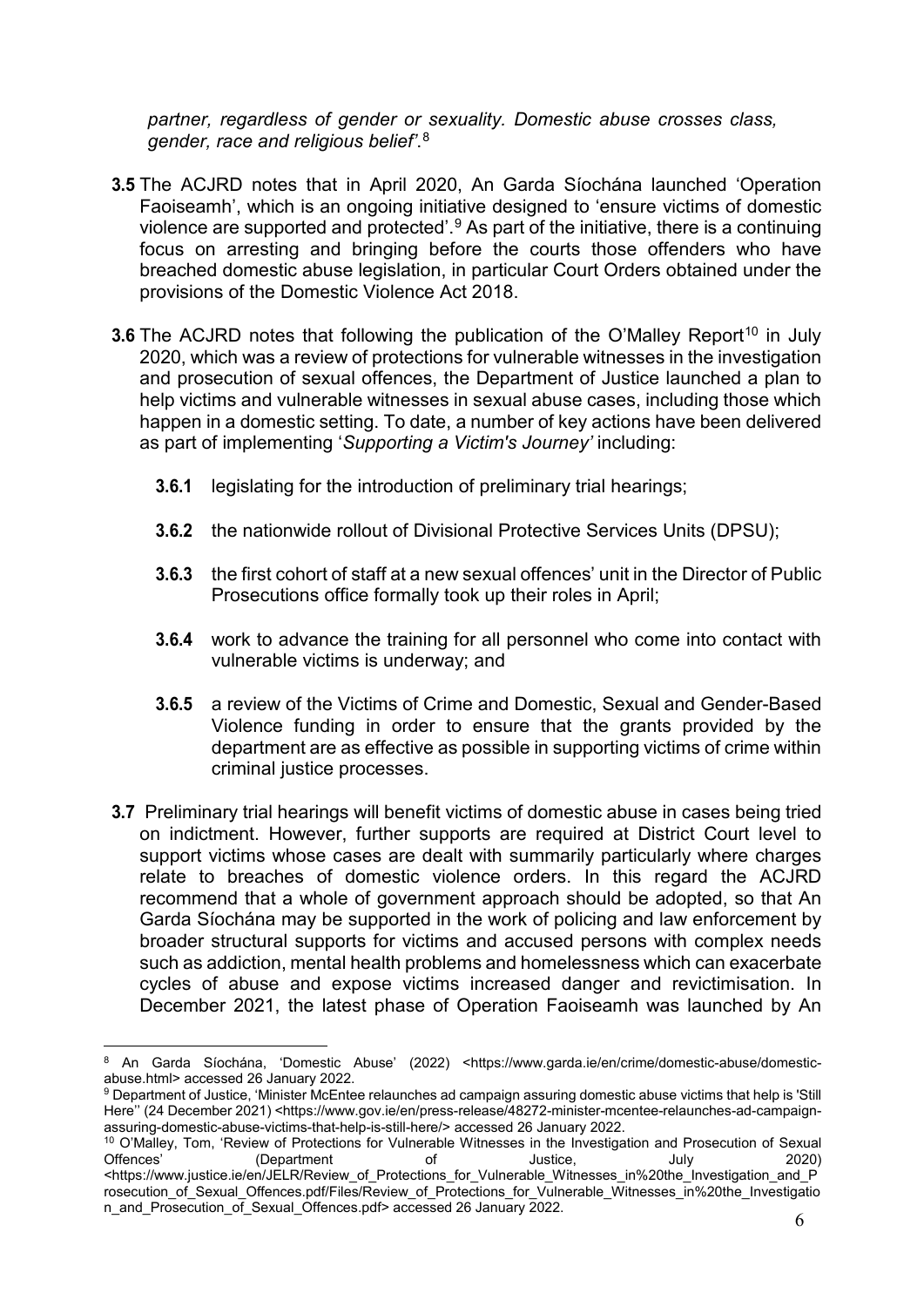Garda Síochána. There was a 'renewed focus on the enforcement of court orders and the prosecution of offenders'. [11](#page-7-0) As part of the latest phase, An Garda Síochána will continue to reach out and make contact with previous victims to provide reassurance and support. The ACJRD respectfully suggest that the inspectorate should use learnings from Operation Faoiseamh to improve policing practices

**3.8** Anecdotally Gardaí are worried about the continued increase in domestic abuse:

*'There has been a concentrated effort to tackle this massive surge in domestic abuse. It is largely women and children who are the victims…[b]ut the increase continues. We are heading into uncertain times, and with potential lockdowns still ahead, Gardaí are worried about victims of domestic abuse being effectively locked up with their abusers yet again.'* [12](#page-7-1)

- **3.9** Separately, in December 2021, the Department of Justice relaunched '*Still Here'*, a national awareness campaign on domestic abuse, to inform and reassure people that help and support for victims of domestic abuse continues to be available to people over Christmas and into the new year.
- **3.10** In the 2021 Civil Society Submission on Human Trafficking, Domestic and Gender-Based Violence, and the Rights of Refugees and Asylum Seekers to the Universal Periodic Review of Ireland,<sup>[13](#page-7-2)</sup> it was noted that due to austerity measures and a 'lack of leadership on the issue of gender-based violence',  $14$  that any substantial progress in the provision of support services for victims of domestic abuse has been slow.
- **3.11** They noted that progress was being made however, with the enactment of the Domestic Violence Act in 2018, and the ratification of the Istanbul Convention in 2019.[15](#page-7-4)
- **3.12** In 2020, there was a 17% increase in the number of domestic abuse incident calls to An Garda Síochána.<sup>[16](#page-7-5)</sup> In 2021, there was a further 10% increase, when compared to 2020. In the Garda Annual Report for 2021, it was reported that on

 $\overline{a}$ 

<span id="page-7-0"></span><sup>11</sup> Bracken, Ali, 'Domestic abuse incidents up again as reports rise 10pc' (Irish Independent, 2 January 2022) <https://www.independent.ie/irish-news/crime/domestic-abuse-incidents-up-again-as-reports-rise-10pc-41202283.html> accessed 26 January 2022.

<span id="page-7-1"></span><sup>12</sup> Bracken, Ali, 'Domestic abuse incidents up again as reports rise 10pc' (Irish Independent, 2 January 2022) <https://www.independent.ie/irish-news/crime/domestic-abuse-incidents-up-again-as-reports-rise-10pc-41202283.html> accessed 26 January 2022.

<span id="page-7-2"></span><sup>13 &#</sup>x27;Civil Society Submission on Human Trafficking, Domestic and Gender-Based Violence, and the Rights of Refugees and Asylum Seekers' (Missionary Sisters of Our Lady of Apostles, 2021) <https://www.olaireland.ie/wpcontent/uploads/2021/04/UPR-Submission-on-Human-Trafficking-Domestic-Gender-Based-Violence-and-Rights-of-Refugees-Asylum-Seekers-ERI-IPA-OLA-18-03-2021.pdf> accessed 26 January 2022.

<span id="page-7-3"></span><sup>&</sup>lt;sup>14</sup> 'Civil Society Submission on Human Trafficking, Domestic and Gender-Based Violence, and the Rights of Refugees and Asylum Seekers' (Missionary Sisters of Our Lady of Apostles, 2021) <https://www.olaireland.ie/wpcontent/uploads/2021/04/UPR-Submission-on-Human-Trafficking-Domestic-Gender-Based-Violence-and-Rights-of-Refugees-Asylum-Seekers-ERI-IPA-OLA-18-03-2021.pdf> p.11

<span id="page-7-4"></span><sup>15</sup> 'Civil Society Submission on Human Trafficking, Domestic and Gender-Based Violence, and the Rights of Refugees and Asylum Seekers' (Missionary Sisters of Our Lady of Apostles, 2021) <https://www.olaireland.ie/wpcontent/uploads/2021/04/UPR-Submission-on-Human-Trafficking-Domestic-Gender-Based-Violence-and-Rights-of-Refugees-Asylum-Seekers-ERI-IPA-OLA-18-03-2021.pdf> p.11

<span id="page-7-5"></span><sup>16</sup> Bracken, Ali, 'Domestic abuse incidents up again as reports rise 10pc' (Irish Independent, 2 January 2022) <https://www.independent.ie/irish-news/crime/domestic-abuse-incidents-up-again-as-reports-rise-10pc-41202283.html> accessed 26 January 2022.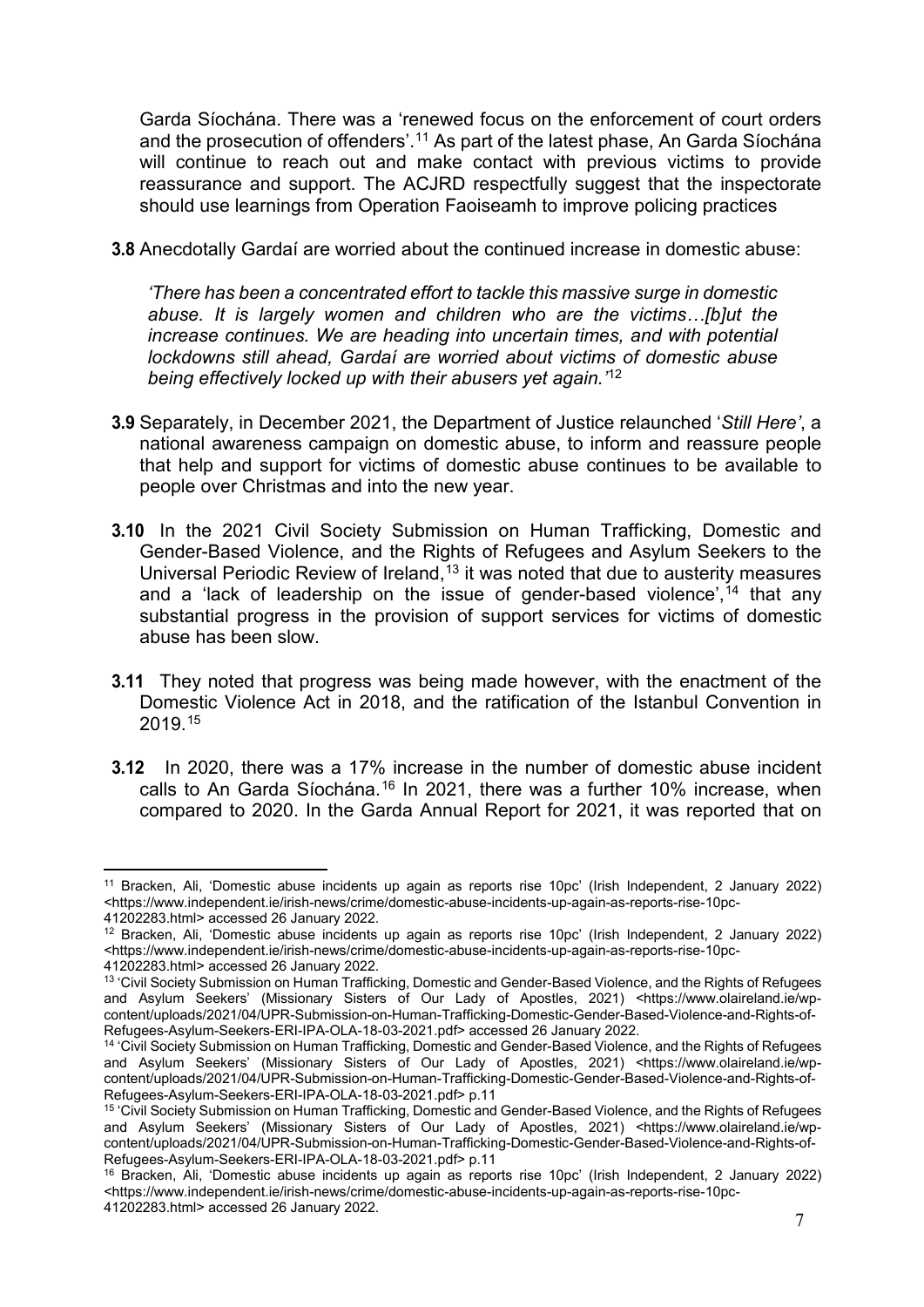average, An Garda Síochána received 120 domestic calls every day in 2020. [17](#page-8-0) The ACJRD submits that the Inspectorate, as part of its inspection, could conduct a comprehensive statistical analysis of the number of reported domestic abuse incidents, the amount of convictions recorded or orders made, and the frequency of complainant withdrawal along with the reasons for withdrawal. It is submitted that such a statistical analysis should also record the number of cases which progressed beyond directions stage. It is submitted that any comprehensive study of domestic abuse attrition must combine quantitative with qualitative analysis to provide meaningful insights about how the system is operating from a practical perspective in order to ascertain the true scale of the issue.

- **3.13** In relation to intervention to prevent domestic abuse from occurring, or recurring, the ACJRD notes that in 2020, a report by Professor Ian O'Donnell for the Department of Justice and Equality highlighted that the 'results of interventions aimed at preventing repeat domestic violence through education and attitudinal change are disappointing'[18,](#page-8-1) and a 2021 report highlighted that there was insufficient evidence to determine the effectiveness of court-mandated interventions for men convicted of domestic violence.[19](#page-8-2)
- **3.14** In their most recent report (published 10 December 2021) on policing performance by An Garda Síochána during the COVID-19 Health Crisis,<sup>[20](#page-8-3)</sup> the Policing Authority noted that organisations working with those victims of domestic abuse remained positive about An Garda Síochána's response to policing of this area of crime through the ongoing implementation of Operation Faoiseamh. They also noted that some issues remain, particularly with regard to inconsistencies in the policing service provided, although these appear to be less frequent than they were before and are more likely to occur outside the specialist units.<sup>[21](#page-8-4)</sup>
- **3.15** The ACJRD notes that the focus of the initiatives launched by An Garda Síochána and the Department of Justice, along with associated stakeholders, seems to be on providing aid and protection to victims of domestic abuse, rather than launching preventative strategies or initiatives to prevent domestic abuse occurring in the first instance. An Garda Síochána has numerous community policing initiatives, however, none seem to be focussed on preventing domestic abuse.
- **3.16** The ACJRD submits that when conducting their investigation, in relation to preventing domestic abuse from occurring, the Inspectorate should consider the following:

<span id="page-8-1"></span><sup>18</sup> O'Donnell, Ian, 'An Evidence Review of Recidivism and Policy Responses' (Department of Justice, 14 December 2021) <https://www.gov.ie/en/publication/a9e4e-an-evidence-review-of-recidivism-and-policy-responses/> p.11

<span id="page-8-2"></span><sup>19</sup> Wilson, David et al, 'Court-mandated interventions for individuals convicted of domestic violence' (Campbell Collaboration, 15 March 2021) <https://www.campbellcollaboration.org/better-evidence/domestic-violenceindividuals-court-mandated-interventions.html> accessed 26 January 2022. <sup>20</sup>Policing Authority, 'Report on Policing Performance by the Garda

<span id="page-8-3"></span>Síochána during the COVID-19 Health Crisis' (10 December 2021) <https://www.policingauthority.ie/assets/uploads/documents/Report\_on\_Policing\_Performance\_by\_the\_Garda\_S% C3%ADoch%C3%A1na\_during\_Covid-19\_Health\_Crisis\_-\_10\_December\_2021.pdf>

<span id="page-8-0"></span> $\overline{a}$ <sup>17</sup> O'Keefe, Cormac, 'Gardaí get 120 domestic abuse calls every day' (Irish Examiner, 19 October 2021) <https://www.irishexaminer.com/news/arid-40724256.html> accessed 26 January 2022.

<span id="page-8-4"></span><sup>&</sup>lt;sup>21</sup> Policing Authority, 'Policing Authority publishes 16th report on policing performance by the Garda Síochána during the COVID-19 crisis' (10 December 2021) <https://www.policingauthority.ie/en/news/policing-authority-publishes-16th-report-on-policing-performance-by-the-garda-siochana-during-the-covid-19-crisis>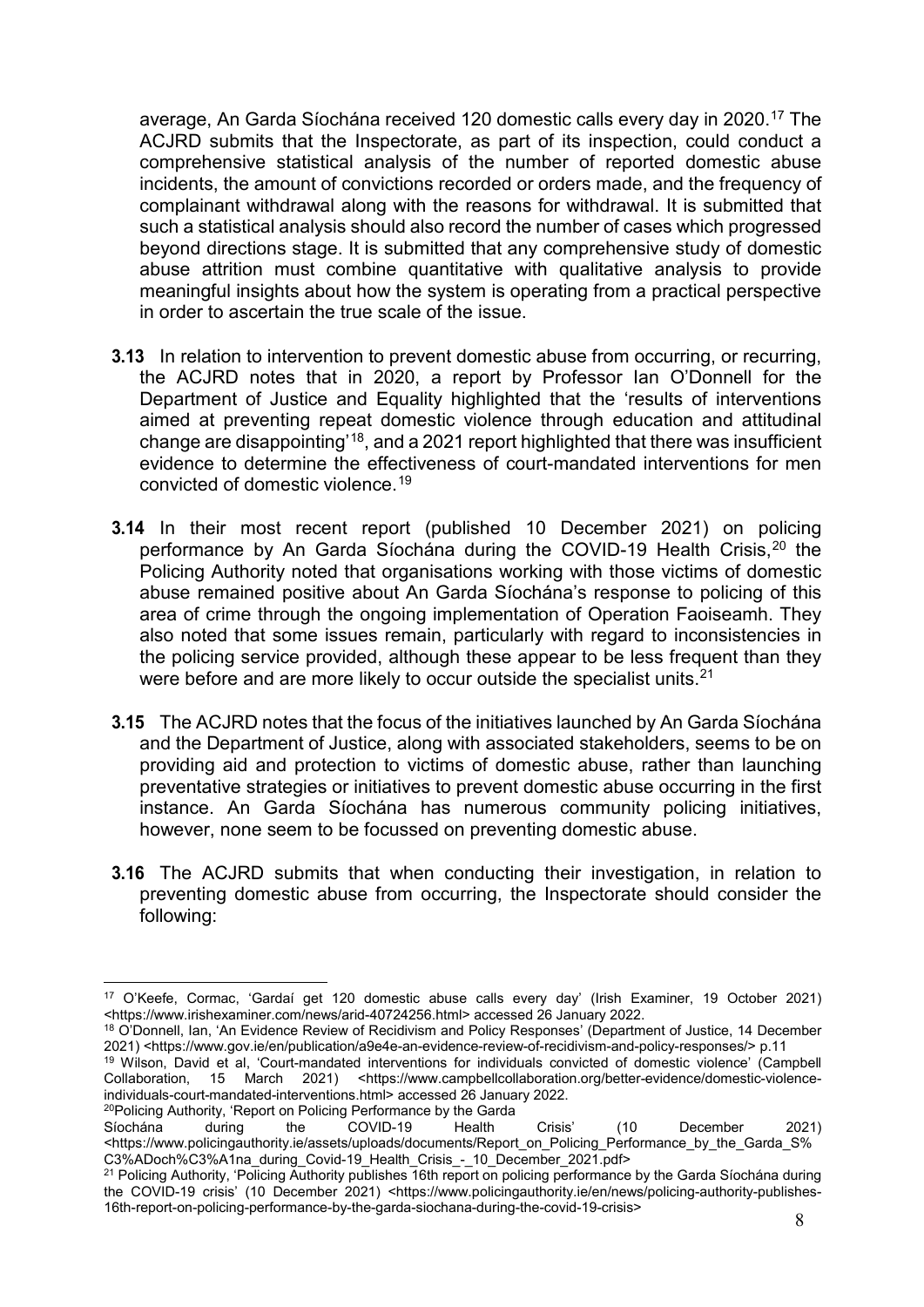- **3.16.1** whether the Inspectorate, as part of their inspection, should conduct a comprehensive statistical analysis of the number of reported domestic abuses incidents, the amount of convictions recorded or orders made, and the frequency of complainant withdrawal along with the reasons for withdrawal.
- **3.16.2** whether An Garda Síochána has the appropriate financial and technical supports required to adequately deal with rising reports of domestic abuse;
- **3.16.3** whether there are sufficient socio-structural supports for victims of domestic violence in the Criminal Justice System
- **3.16.4** whether Gardaí from first responder to senior management grades receive appropriate training to respond to and manage the high-volume of domestic abuse incident reports
- **3.16.5** whether the information provided on An Garda Síochána's website is sufficiently descriptive and accessible to all victims of domestic abuse. The information provided should be easy to read, include all relevant definitions of domestic abuse and available supports, and be accessible to individuals of all abilities (including providing additional infographics to increase accessibility).
- **3.16.6** whether the community policing strategy operated by An Garda Síochána should contain a greater focus on detecting and preventing domestic abuse.

## <span id="page-9-0"></span>**4. Protecting victims of domestic abuse, including through the use of risk assessments and safety planning**

- **4.1** The ACJRD notes that An Garda Síochána has developed a Domestic Abuse Intervention Policy.<sup>[22](#page-9-1)</sup> The aim of this policy is to outline to personnel the 'nature of intervention that personnel within An Garda Síochána are required to make when responding to Domestic Abuse related incidents'.[23](#page-9-2) It also provides detailed procedures to be followed when responding to calls regarding domestic abuse, and when attending the scene of a domestic abuse incident.
- **4.2** Women's Aid, in its submission to the Commission on the Future of Policing, identified areas where the Intervention policy was not implemented. They noted:

*'In short, in our experience the Gardaí do not always follow the relevant Garda policy, for example, do not always provide information on services and do not always arrest for breaches of an order under the Domestic Violence Act.* 

<span id="page-9-1"></span> $\overline{a}$ <sup>22</sup> An Garda Síochána, 'Domestic Abuse Intervention Policy 2017' (2017) <https://www.garda.ie/en/crime/domesticabuse/domestic-abuse-intervention-policy-2017.pdf>

<span id="page-9-2"></span><sup>23</sup> An Garda Síochána, 'Domestic Abuse Intervention Policy 2017' (2017) <https://www.garda.ie/en/crime/domesticabuse/domestic-abuse-intervention-policy-2017.pdf> p.3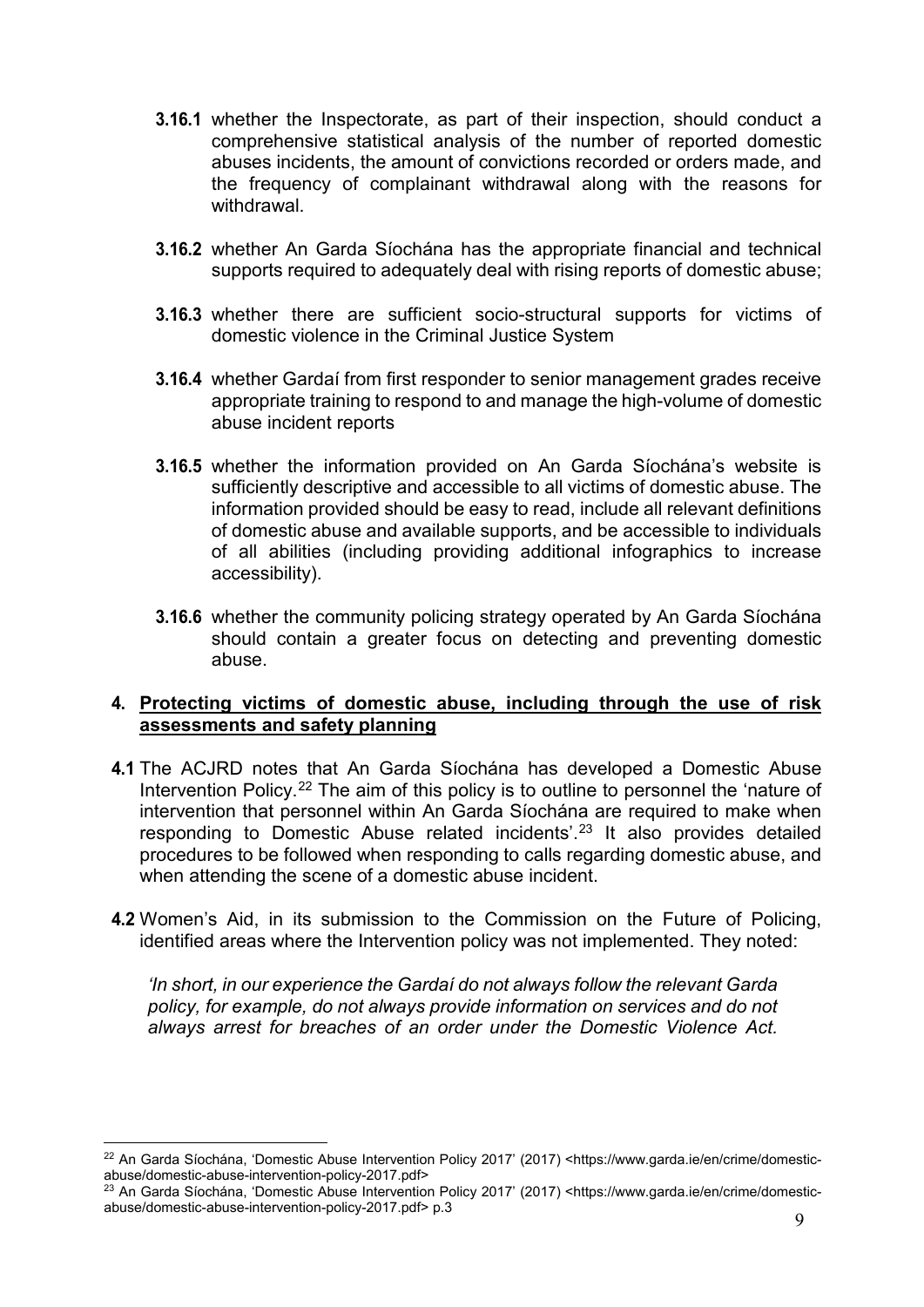*There needs to be monitoring mechanisms to make sure the Garda Domestic Abuse Intervention policy is adhered to consistently.*' [24](#page-10-0)

- **4.3** It is respectfully suggested that the inspectorate should examine the reasons why the intervention policy is not followed or implemented in certain cases and identify what structural, resourcing and training supports are required to ensure that the Intervention policy is reflected in practice. Research into the lived experience of frontline Gardaí could help to bridge the gap between policy and practice. The ACJRD notes that as victims of domestic abuse are vulnerable individuals, there should be automatic referral from the family courts for the provision of free, independent, legal advice by the Legal Aid Board. That Board can then apply its usual financial assessment procedures, whilst taking independent means into consideration, in the context of coercive control factors that are present in the case.
- **4.4** Under the Domestic Violence Act 2018, victims of domestic abuse can apply for a series of protective orders, depending on the nature of their relationship with their abuser. Depending on the nature of the relationship, victims of domestic abuse can apply for barring, safety, or protection orders, on an interim, permanent, or emergency basis. Details on this process are provided on the website of An Garda Síochána, along with definitions of domestic abuse and coercive control.[25](#page-10-1) Details can also be found on the Courts Service website.<sup>[26](#page-10-2)</sup>
- **4.5** In 2020, it was noted by Women's Aid that there was a 23% decrease in the number of court applications related to domestic abuse, and a 25% decrease in capacity in emergency refuge and accommodation.[27](#page-10-3) Sarah Benson of Women's Aid stated that the reported figures were only the 'tip of the iceberg'.<sup>[28](#page-10-4)</sup> She stated that the 'easing of restrictions had not led to a drop off in demand and that face-to-face services were seeing an increase in demand'.[29](#page-10-5)
- **4.6** The availability of refuge spaces provided via Airbnb during the first phase of restrictions in March  $2020^{30}$  $2020^{30}$  $2020^{30}$  is now no longer available during the latter phase of restrictions. Safe Ireland, in their 2021 report, recorded 1,351 requests for refuge which could not be met despite services working creatively to find alternative safe accommodation.[31](#page-10-7)

<span id="page-10-0"></span> $\overline{a}$ <sup>24</sup> Women's Aid, 'Submission to the Commission on the Future of Policing in Ireland' (Police Reform, January 2018) <http://policereform.ie/en/POLREF/Womens%20Aid.pdf/Files/Womens%20Aid.pdf> p.10

<span id="page-10-1"></span><sup>25</sup> An Garda Síochána, 'Domestic Abuse' (2022) <https://www.garda.ie/en/crime/domestic-abuse/domesticabuse.html> accessed 26 January 2022.

<span id="page-10-2"></span><sup>&</sup>lt;sup>26</sup> Courts Service, 'Domestic Abuse' (2022) <https://www.courts.ie/domestic-abuse><br><sup>27</sup> Women's Aid, 'When Home is Not Safe: COVID-19 Supplement'

<span id="page-10-3"></span><sup>&</sup>lt;sup>27</sup> Women's Aid, 'When Home is Not Safe: COVID-19 Supplement' (August 2020) <https://www.womensaid.ie/assets/files/pdf/womens\_aid\_when\_home\_is\_not\_safe\_covid-19\_supplement\_ embargoed 20820.pdf> accessed 26 January 2022.

<span id="page-10-4"></span><sup>28</sup> O'Keefe, Cormac, 'Gardaí get 120 domestic abuse calls every day' (Irish Examiner, 19 October 2021) <https://www.irishexaminer.com/news/arid-40724256.html> accessed 26 January 2022.

<span id="page-10-5"></span><sup>&</sup>lt;sup>29</sup> O'Keefe, Cormac, 'Gardaí get 120 domestic abuse calls every day' (Irish Examiner, 19 October 2021) <https://www.irishexaminer.com/news/arid-40724256.html> accessed 26 January 2022.

<span id="page-10-6"></span><sup>&</sup>lt;sup>30</sup> Libreri, S., 'Airbnb partners with charities to provide free accommodation to victims of

domestic violence', (RTÉ News, 25 June 2020) <https://www.rte.ie/news/ireland/2020/0625/1149476-airbnbemergency-accommodation/>

<span id="page-10-7"></span><sup>&</sup>lt;sup>31</sup> Safe Ireland, 'Further increases in women and children contacting a domestic violence service during the second lockdown of 2020' (February 2021) <https://www.safeireland.ie/further-increases-in-women-and-children-contactinga-domestic-violence-service-during-the-second-lockdown-of-2020/> accessed 26 January 2022.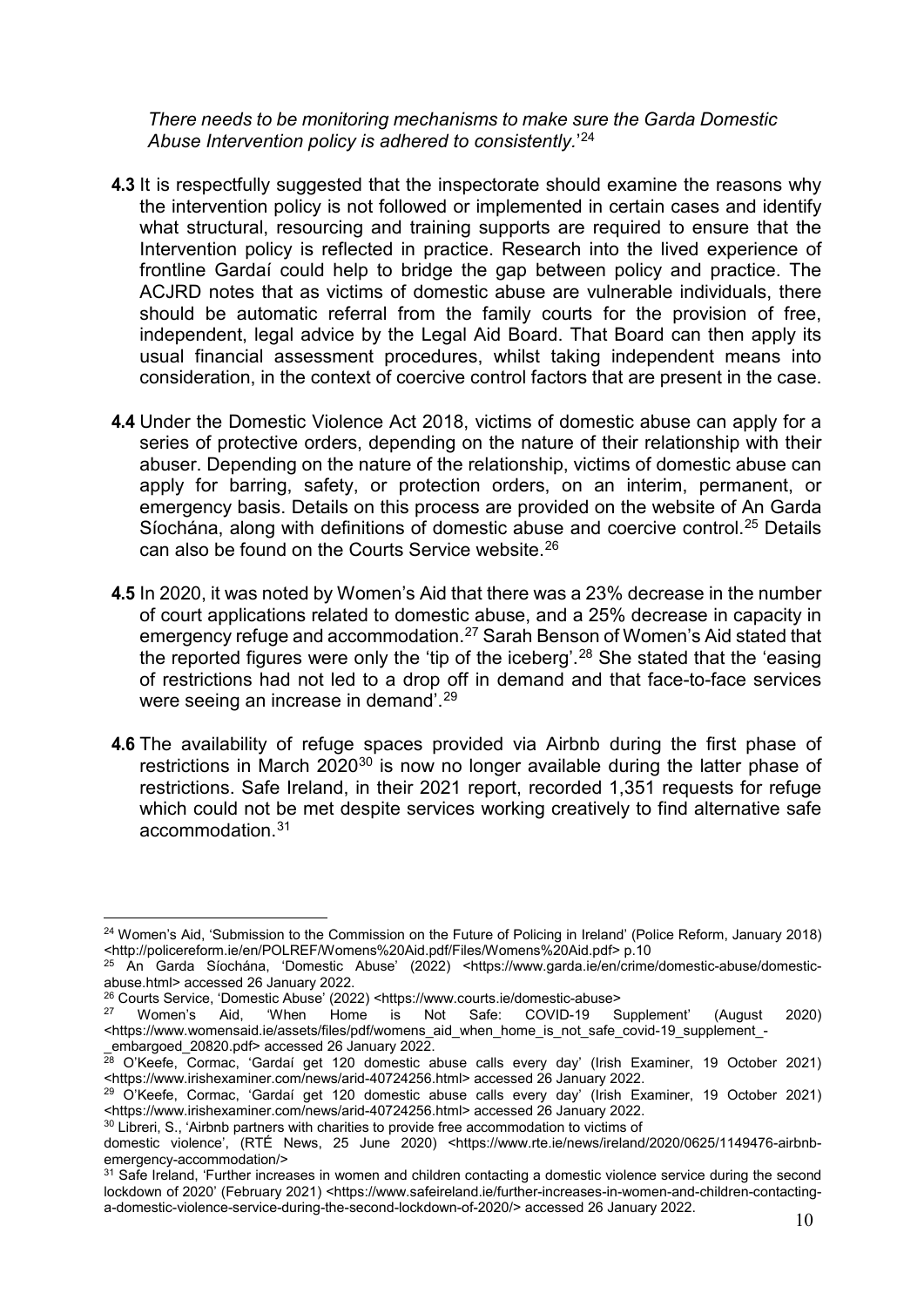- **4.7** Recent reports indicate that Ireland has less than a third of the number of domestic abuse refuge spaces needed to meet EU standards.<sup>[32](#page-11-0)</sup> The Istanbul Convention requires States to provide one refuge space for every 10,000 of the population. [33](#page-11-1)
- **4.8** In relation to court orders and charges brought, the ACJRD notes that in 2020, the number of criminal charges for breaches of Domestic Violence Act Orders increased by 24% on the 2019 figures, and similarly, the number of criminal charges involving domestic abuse also increased by 24% when compared to the 2019 figures.<sup>34</sup>
- **4.9** Article 11 of the Istanbul convention states that:

*For the purpose of the implementation of this Convention, Parties shall undertake to: a collect disaggregated relevant statistical data at regular intervals on cases of all forms of violence covered by the scope of this Convention; b support research in the field of all forms of violence covered by the scope of this Convention in order to study its root causes and effects, incidences and conviction rates, as well as the efficacy of measures taken to implement this Convention. 2 Parties shall endeavour to conduct populationbased surveys at regular intervals to assess the prevalence of and trends in all forms of violence covered by the scope of this Convention. 3 Parties shall provide the group of experts, as referred to in Article 66 of this Convention, with the information collected pursuant to this article in order to stimulate international co-operation and enable international benchmarking. 4 Parties shall ensure that the information collected pursuant to this article is available to the public.*

- **4.10** Currently there is a lack of data in Ireland about domestic and gender-based violence. The ACJRD respectfully suggest that the Inspectorate should review and have monitoring metrics in place to evaluate the role of An Garda Síochána in collecting data for statistical analysis and the resources required to accurately record reports of domestic violence to An Garda Síochána and the ultimate outcomes of those reports. Consideration should also be given to the most efficient and reliable methods of interagency cooperation for the gathering and reporting of data on domestic and gender-based violence. This review and monitoring should be linked with The Department of Justice Action Plan 2019 commitment to resource the Criminal Justice Operational Hub.
- **4.11** Furthermore the data on domestic and gender-based violence in Ireland which is available lacks depth and richness. In order to identify emerging trends, prevent and better respond to incidents of domestic violence, it is respectfully suggested that An Garda Síochána require more information about the nature and extent of domestic violence in Ireland with in-depth analysis of factors including age, ethnicity, gender and sexual orientation. There is a need for disaggregated data and for data in critical

<span id="page-11-0"></span> $\overline{a}$ <sup>32</sup> Social Justice Ireland 'Budget 2021 Must Address the Lack of Domestic Abuse Refuge Spaces' (19 August 2020) <https://www.socialjustice.ie/content/policy-issues/budget-2021-must-address-lack-domestic-abuse-refuge-spaces> accessed 26 January 2022.

<span id="page-11-1"></span> $33$  Coyne, E., 'Government criticized for lack of domestic abuse refuge spaces' in The (Irish Independent, 11 November<br>2020) <https://www.independent.ie/news/governmentcriticised-for-lack-of-domestic-abuse-refuge-spaces-2020) <https://www.independent.ie/news/governmentcriticised-for-lack-of-domestic-abuse-refuge-spaces-39729458.html> accessed 26 January 2022.

<span id="page-11-2"></span><sup>34</sup> Bracken, Ali, 'Domestic abuse incidents up again as reports rise 10pc' (Irish Independent, 2 January 2022) <https://www.independent.ie/irish-news/crime/domestic-abuse-incidents-up-again-as-reports-rise-10pc-41202283.html> accessed 26 January 2022.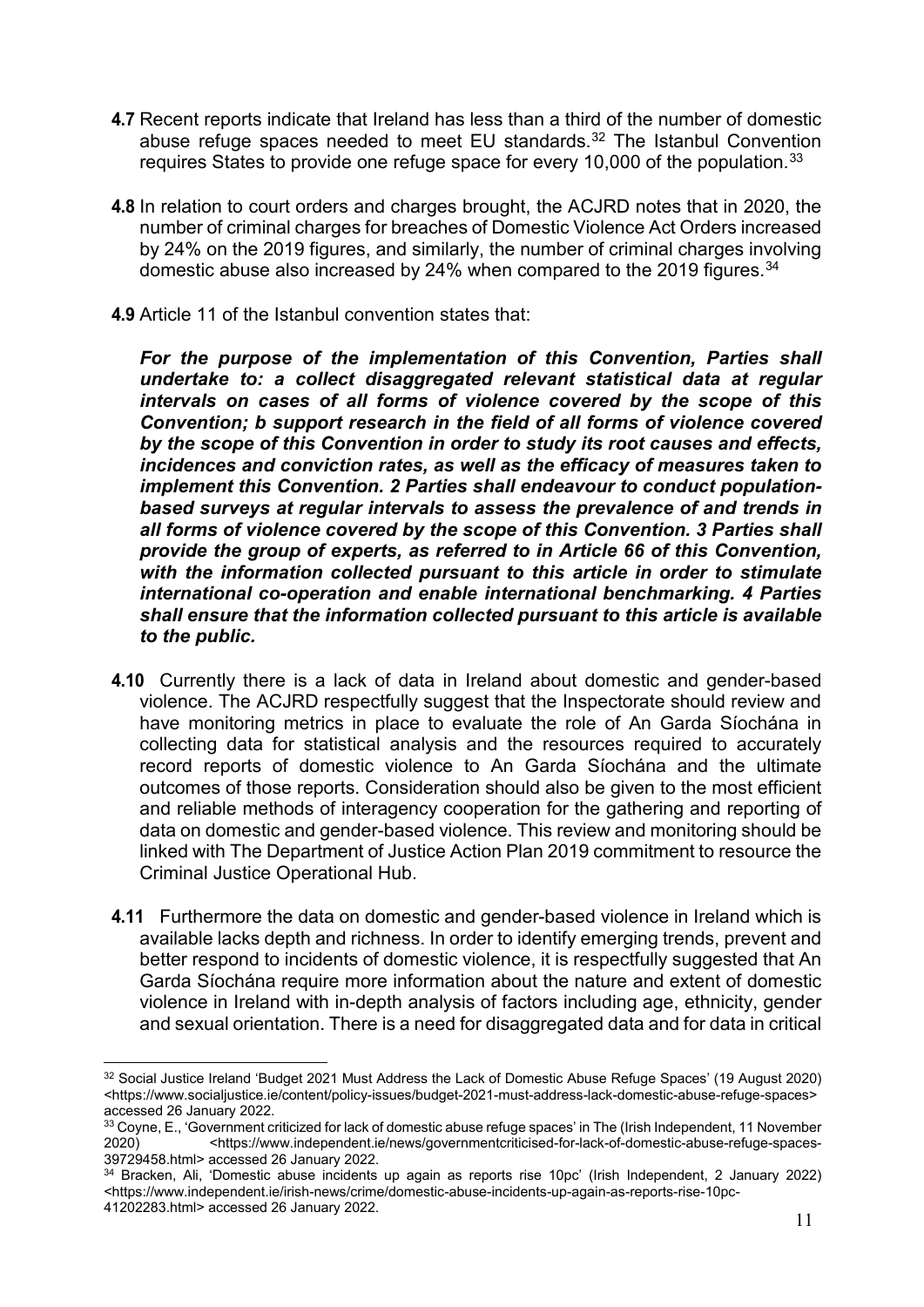areas relating to gender equality. However, the Central Statistics Office (CSO) no longer publishes an annual Women and Men in Ireland report, which collected data on critical socioeconomic indicators relevant to domestic violence. [35](#page-12-0) An Garda Síochána does not collect or currently have access to the appropriate data in order to develop appropriate and practical risk assessment strategies and safety plans.

- **4.12** The ACJRD notes that a pilot risk assessment tool, as recommended by the Second National Strategy on Domestic, Sexual, and Gender-Based Violence, [36](#page-12-1) is currently being rolled out by the Garda National Protective Services Bureau, and submits that the Inspectorate should ensure that this tool is practical, effective and accords with international best practice.
- **4.13** The ACJRD submits that when conducting their investigation, and in considering the protection of victims of abuse, the Inspectorate should consider the following:
	- **4.13.1** Whether An Garda Síochána has access to a sufficient volume and depth of data to draft appropriate, scalable and practical risk and safety assessment plans, and if not, how that data can be gathered and analysed to identify emerging trends and develop evidence-based improvements to practice and procedure. This data should be collected, gathered and analysed by An Garda Síochána, as first responders.
	- **4.13.2** whether An Garda Síochána should develop a system of data collection which would allow for follow up calls / visits following reported incidences of domestic abuse to be automatically created.
	- **4.13.3** how An Garda Síochána can further engage with domestic abuse support services, both Governmental and NGOs, on how all parties can better support victims of domestic abuse in the criminal justice system to access housing, addiction and mental health supports.
	- **4.13.4** whether An Garda Síochána personnel, including emergency call-takers, have sufficient knowledge of the wide and varied nature of domestic abuse, and the supports available to protect victims. While domestic abuse is often gendered (women are more often victims of domestic abuse), domestic abuse can also occur in same-sex relationships, between cohabiting siblings, and by grown children against older parents. Domestic abuse can also be perpetrated by women against male partners. Sufficient training should be given to all relevant personnel in order to aid them in identifying victims of domestic abuse.

 $\overline{a}$ <sup>35</sup> National Women's Council of Ireland, 'Shadow Report in Advance Ireland's Combined

<span id="page-12-0"></span>Sixth and Seventh Periodic Reports under the UN Convention on the Elimination of All<br>Forms of Discrimination Against Women'

Discrimination Against Women' (NWCI, 2017), <https://tbinternet.ohchr.org/Treaties/CEDAW/Shared%20Documents/IRL/INT\_CEDAW\_NGO\_IRL\_26285\_E.pdf>

<span id="page-12-1"></span>p.3.<br><sup>36</sup> Department of Justice and Equality, 'Action Plan for Second National Strategy on Domestic Sexual and Genderbased Violence 2016-2021' (January 2016)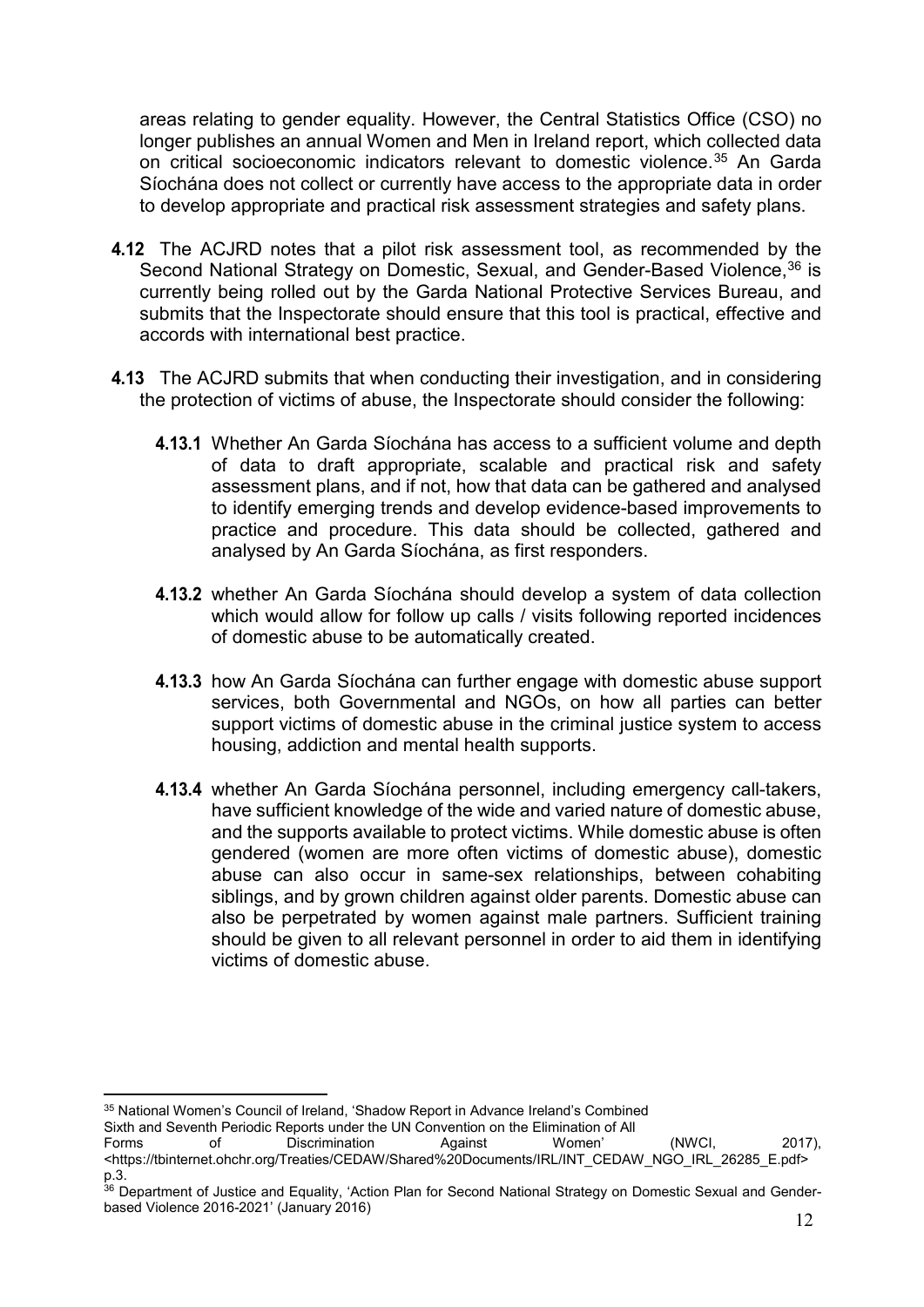# <span id="page-13-0"></span>**5. Responding to and investigating reports of domestic abuse**

- **5.1** In their most recent report on policing performance by An Garda Síochána during the COVID-19 Health Crisis,  $37$  the Policing Authority noted that the 'Divisional Protective Services Units, now present in each Garda Division, are highly regarded as offering an experienced, expert and victim-centred service to those who come forward to report.' [38](#page-13-2) Currently there are 245 Garda Members and Staff allocated to the Garda National Protective Services Bureau along with the Divisional Protective Services Units, dispersed nationally to investigate domestic abuse and wider issues.[39](#page-13-3)
- **5.2** Personnel assigned to Divisional Protective Services Units have been provided with a bespoke training course consisting of a number of modules addressing issues such as investigation of sexual crime, child protection, investigation of domestic abuse, online child exploitation and sex offender management.<sup>[40](#page-13-4)</sup> This training course has been developed by the Garda National Protective Services Bureau, in conjunction with the Garda College.
- **5.3** The ACJRD notes that migrant women are disproportionately represented in the number of women presenting to frontline domestic and sexual abuse services.<sup>[41](#page-13-5)</sup> 19% of women accessing Women's Aid One to One Support Services for the first time were migrant women.[42W](#page-13-6)omen and girls in Direct Provision face additional barriers to accessing support services, including language barriers, cultural norms and stigma, knowledge of services, immigration status dependency and lack of trained staff.
- **5.4** The ACJRD notes that there have recently been numerous reports of emergency calls being cancelled by emergency call takers.<sup>[43](#page-13-7)</sup> The figure of cancelled calls which involved a reportable crime is still in dispute, however it is cited that 6,000 calls relating to sexual abuse or domestic abuse were cancelled in 2020, and of those, between 114 and 400 involved a crime.<sup>[44](#page-13-8)</sup> From discussions between the Policing

```
38Policing Authority, 'Report on Policing Performance by the Garda<br>Síochána during the COVID-19 Health
```
<span id="page-13-2"></span>Síochána during the COVID-19 Health Crisis' (10 December 2021) <https://www.policingauthority.ie/assets/uploads/documents/Report\_on\_Policing\_Performance\_by\_the\_Garda\_S% C3%ADoch%C3%A1na\_during\_Covid-19\_Health\_Crisis\_-\_10\_December\_2021.pdf> p.24.

 $\overline{a}$  $37$ Policing Authority, 'Report on Policing Performance by the Garda<br>Síochána during the COVID-19 Health

<span id="page-13-1"></span>Síochána during the COVID-19 Health Crisis' (10 December 2021) <https://www.policingauthority.ie/assets/uploads/documents/Report\_on\_Policing\_Performance\_by\_the\_Garda\_S% C3%ADoch%C3%A1na\_during\_Covid-19\_Health\_Crisis\_-\_10\_December\_2021.pdf>

<span id="page-13-3"></span><sup>39</sup> ˇWest Cork Women Against Violence Project, 'Support from An Garda Síochána on Domestic Abuse' (2022) <https://www.westcorkwomensproject.ie/news/support-from-an-garda-siochana> accessed 26 January 2022.

<span id="page-13-4"></span><sup>40</sup> An Garda Síochána, 'An Garda Síochána Divisional Protective Services Units now Operational Nationwide' (2020) <https://www.garda.ie/en/about-us/our-departments/office-of-corporate-communications/press-

releases/2020/september/an-garda-siochana-divisional-protective-services-units-now-operational-nationwide-.html> accessed 26 January 2022.l

<span id="page-13-5"></span><sup>41</sup> Civil Society Submission on Human Trafficking, Domestic and Gender-Based Violence, and the Rights of Refugees and Asylum Seekers' (Missionary Sisters of Our Lady of Apostles, 2021) <https://www.olaireland.ie/wpcontent/uploads/2021/04/UPR-Submission-on-Human-Trafficking-Domestic-Gender-Based-Violence-and-Rights-of-Refugees-Asylum-Seekers-ERI-IPA-OLA-18-03-2021.pdf> accessed 26 January 2022.

<span id="page-13-6"></span><sup>42</sup> AkiDwA, Submission to the Joint Committee on Justice and Equality: Direct Provision

and the International Protection Application Process, (31 May 2019) <https://www.akidwa.ie/wpcontent/uploads/2019/06/190531-AkiDwA-Direct-Provision-submission-web-version.pdf> p.3,

<span id="page-13-7"></span><sup>&</sup>lt;sup>43</sup> Brennan, Cianan, "Shifting position' on why 999 calls were cancelled 'perplexing" (Irish Examiner, 28 October 2021) <https://www.irishexaminer.com/news/arid-40732014.html> accessed 26 January 2022.

<span id="page-13-8"></span><sup>44</sup> Brennan, Cianan, ''Shifting position' on why 999 calls were cancelled 'perplexing'' (Irish Examiner, 28 October 2021) <https://www.irishexaminer.com/news/arid-40732014.html> accessed 26 January 2022.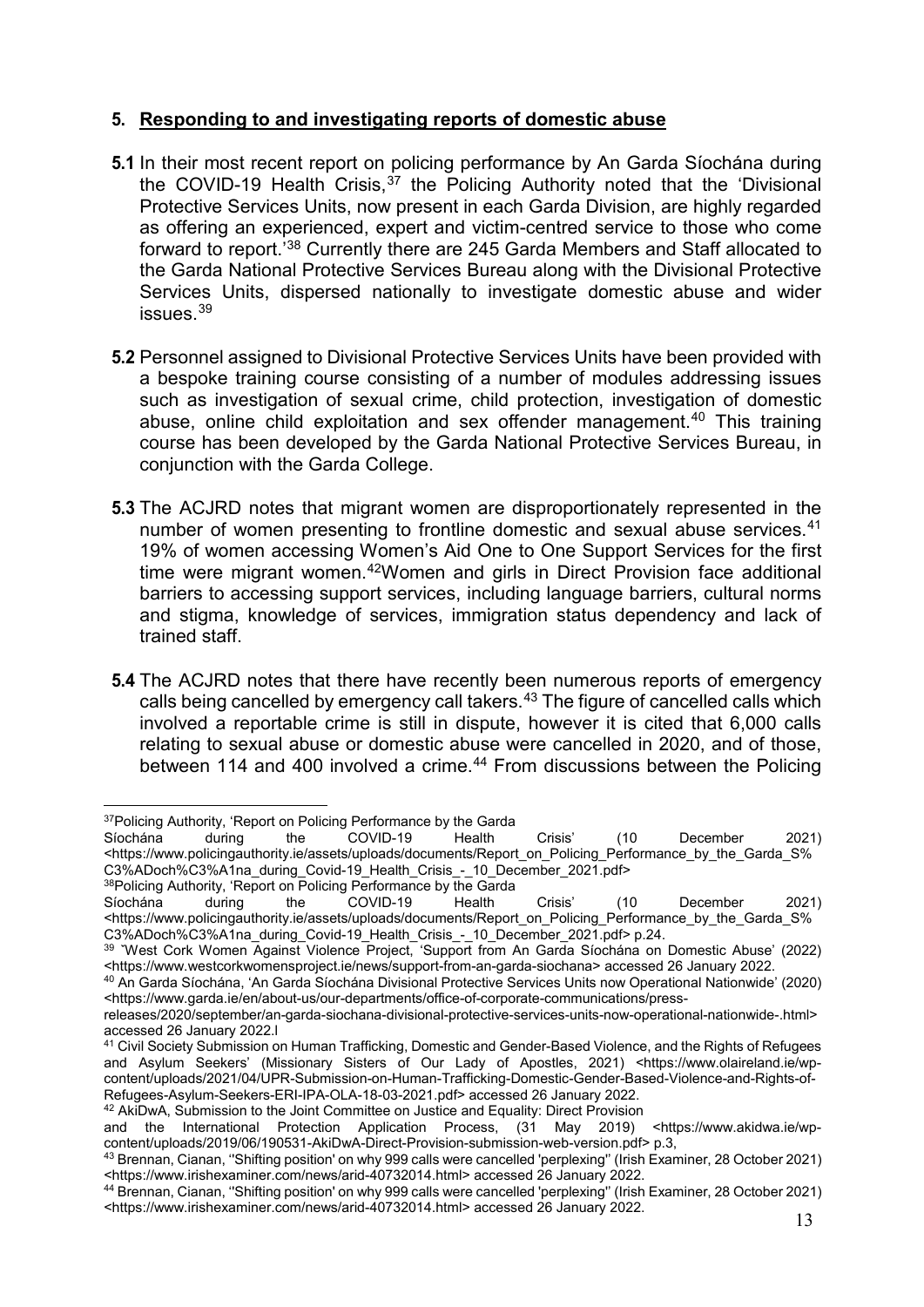Authority and Garda Commissioner Drew Harris in Authority meetings it is clear that, while there are issues with the computer-aided dispatch (CAD) system used by the Garda Síochána, there were no technical reasons why those dealing with calls would not have been able to deal with the calls in accordance with policy and procedure. During a meeting on 24 June 2021, the Commissioner stated that while there are issues with CAD, 'when some victims of domestic abuse called for our assistance they did not always receive the professional service we aim to deliver and victims are entitled to expect…[w]e are still working to determine the exact extent of this issue, but it is clear that at time[s] victims of domestic abuse were not provided with the full level of support as set out in An Garda Síochána policies'. [45](#page-14-0)

- **5.5** The Penman report states that it is 'not legitimate to attribute the service failures from cancelled incidents on the technical limitations of the CAD System'.[46](#page-14-1) The Penman Report recommends that An Garda Síochána '..should engage with members involved in call taking and dispatching within all regional control rooms and at a station level, to identify potential CAD vulnerabilities, workarounds, and the drivers for cancelling incidents. This should emphasise the positive behaviours expected from all members and reinforce the importance of providing a quality response to the public'.[47](#page-14-2)
- **5.6** The CSO has highlighted that PULSE reports have been incorrectly filled out in the past<sup>[48](#page-14-3)</sup>, and continues to note that absent data in PULSE reports skews CSO data.<sup>[49](#page-14-4)</sup> Where data is missing, or incorrectly filled out, it is more difficult to create accurate and practical policies and procedures.
- **5.7** In January 2022, Emer Ní Chúgáin, BL noted that of the domestic abuse offences reported in the Dublin Metropolitan District in 2019 and 2020, less than 20% of perpetrators were convicted.<sup>[50](#page-14-5),[51](#page-14-6)</sup> She also noted that there were also 'significantly more applications to strike out or withdraw domestic violence proceedings before the Dublin courts those years than for other types of offences'. [52](#page-14-7)

<span id="page-14-0"></span> $\overline{a}$ <sup>45</sup> Brennan, Cianan, ''Shifting position' on why 999 calls were cancelled 'perplexing'' (Irish Examiner, 28 October 2021) <https://www.irishexaminer.com/news/arid-40732014.html> accessed 26 January 2022.

<span id="page-14-1"></span><sup>46</sup> Penman, Derek, 'Interim Update on the Preliminary Examination of the Garda Síochána CAD Review' (Policing Authority, 2021) 18.

<span id="page-14-2"></span> $^{47}$  Penman, Derek, 'Interim Update on the Preliminary Examination of the Garda Síochána CAD Review' (Policing Authority, 2021) 4.

<span id="page-14-3"></span><sup>48</sup> O'Keefe, Cormac, 'CSO investigate quality of Pulse crime records' (Irish Examiner, 13 January 2018) <https://www.irishexaminer.com/news/arid-20465740.html> accessed 26 January 2022.

<span id="page-14-4"></span> $49$  Law Society Gazette, 'Absent data skews domestic abuse reporting – CSO' (23 July 2021) <https://www.lawsociety.ie/gazette/top-stories/2021/07-july/absent-data-skews-domestic-abuse-reporting—cso> accessed 26 January 2022.

<span id="page-14-5"></span> $50$  Carolan, Mary, 'Less than 20% conviction rate in domestic violence cases before Dublin courts' (The Irish Times,<br>20 January 2022) <https://www.irishtimes.com/news/crime-and-law/less-than-20-conviction-rate-in-domesti 20 January 2022) <https://www.irishtimes.com/news/crime-and-law/less-than-20-conviction-rate-in-domesticviolence-cases-before-dublin-courts-

<sup>1.4780719#:~:</sup>text=Analysis%20of%20data%20on%20alleged,courts%20in%202019%20and%202020&text=Less% 20than%20one%20in%20five,analysis%20of%20Courts%20Service%20data.> accessed 26 January 2022.

<span id="page-14-6"></span><sup>51</sup> Carolan, Mary, Domestic violence charges double but few result in convictions' (The Irish Times, 20 January 2022) <https://www.irishtimes.com/news/crime-and-law/domestic-violence-charges-double-but-few-result-in-convictions-1.4780813> accessed 26 January 2022.

<span id="page-14-7"></span> $52$  Carolan, Mary, 'Less than 20% conviction rate in domestic violence cases before Dublin courts' (The Irish Times, 20 January 2022) <https://www.irishtimes.com/news/crime-and-law/less-than-20-conviction-rate-in-domesticviolence-cases-before-dublin-courts-

<sup>1.4780719#:~:</sup>text=Analysis%20of%20data%20on%20alleged,courts%20in%202019%20and%202020&text=Less% 20than%20one%20in%20five,analysis%20of%20Courts%20Service%20data.> accessed 26 January 2022.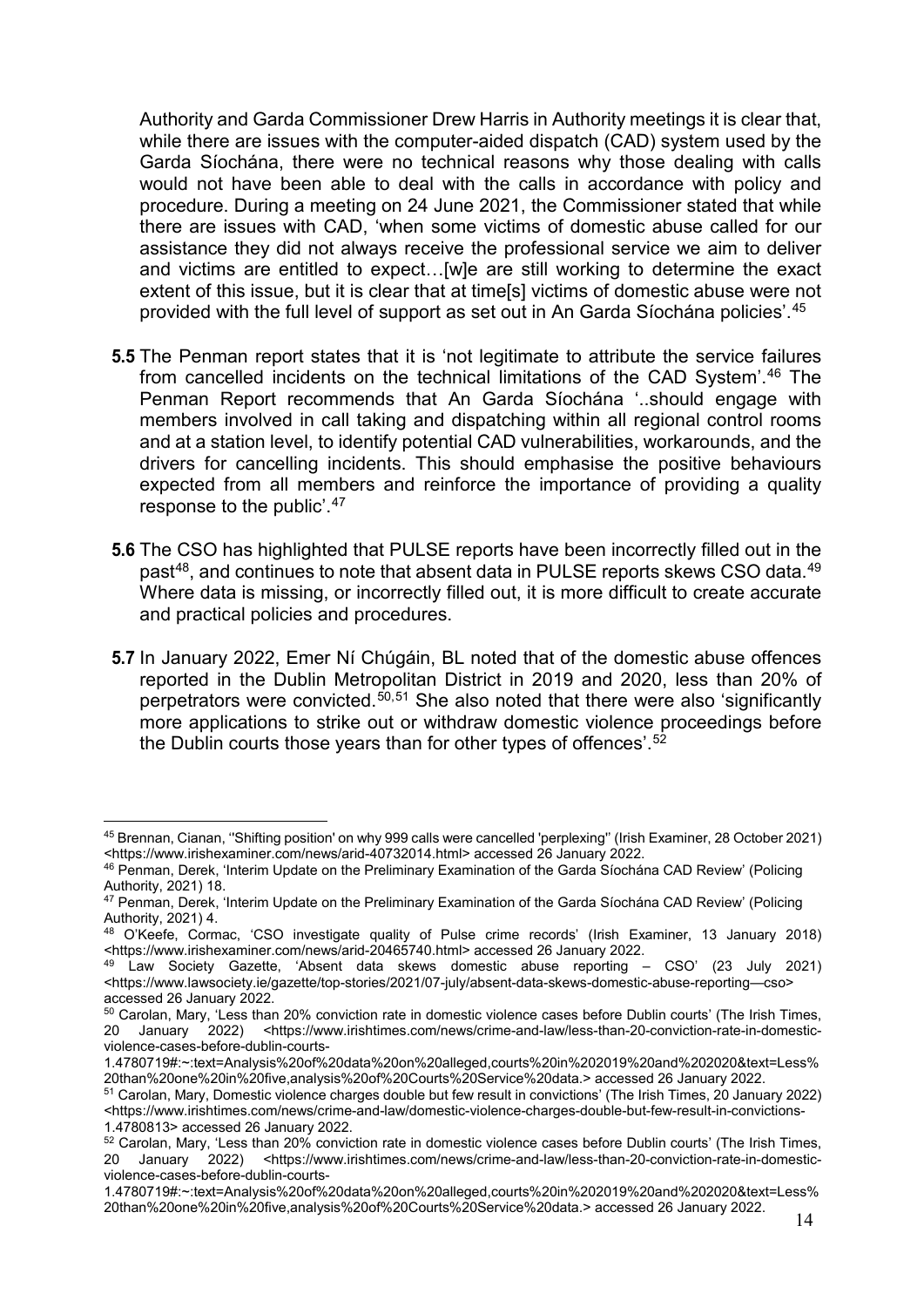- **5.8** The ACJRD notes that one of the biggest obstacles to prosecuting domestic abuse cases involving breach of an order under the Domestic Violence Act 2018, is proving service of the order. The decision in the case of *DPP v RK[53](#page-15-0)* confirmed that prosecutors need to prove that the accused received a copy of the barring order. The ACJRD submits that the resourcing of improved systems to ensure that domestic abuse orders are served on accused persons, combined with improved processes to ensure that evidence to prove service is available at trial, would make a substantial difference to the prospect of securing convictions in domestic abuse cases involving breaches of orders.
- **5.9** There is also a discussion to be had about the Constitutional nuances of complainant withdrawal cases where a balance must be struck between respecting the autonomy and right to privacy of victims of domestic violence, while ensuring that they are protected and that the police provide an adequate response to reports of crimes of domestic violence. This can be difficult for Gardaí investigating cases of domestic violence where complainants are reluctant to provide evidence or don't make any complaint at all. Gardaí must be supported with a multi-agency response and structure to support victims of domestic abuse until they are ready to give evidence in Court. Policing and Criminal Justice is one piece of the puzzle.
- **5.10** The ACJRD submits that when conducting their investigation, specifically in relation to responding to reports of domestic abuse, the Inspectorate should consider the following:
	- **5.10.1** whether An Garda Síochána personnel have received the appropriate training to support victims of abuse from a diverse range of cultures, genders, relationships, and socio-economic backgrounds, and whether they are trained in relation to the gender-sensitive asylum and reception procedures and support services for the most vulnerable within Direct Provision.
	- **5.10.2** whether An Garda Síochána has the relevant staff or financial resources to provide for language translators for victims of domestic abuse, as required.
	- **5.10.3** whether An Garda Síochána has received adequate training on the Domestic Violence Act 2018, and in particular, on the guidelines around bail for those accused of domestic abuse.
	- **5.10.4** whether the system used by emergency call-takers (CAD) is fit for purpose, and what alternative systems (such as CAD2) are available to An Garda Síochána.
	- **5.10.5** whether emergency call-takers have been given the appropriate training to respond to calls reporting domestic abuse, and whether they are receiving adequate supervision during the course of their duties.
	- **5.10.6** whether accessible guidelines, including useful definitions, on different forms of domestic abuse should be drafted and circulated to An Garda

<span id="page-15-0"></span> $\overline{a}$ <sup>53</sup> *DPP v RK* [2019] 1EHC 852..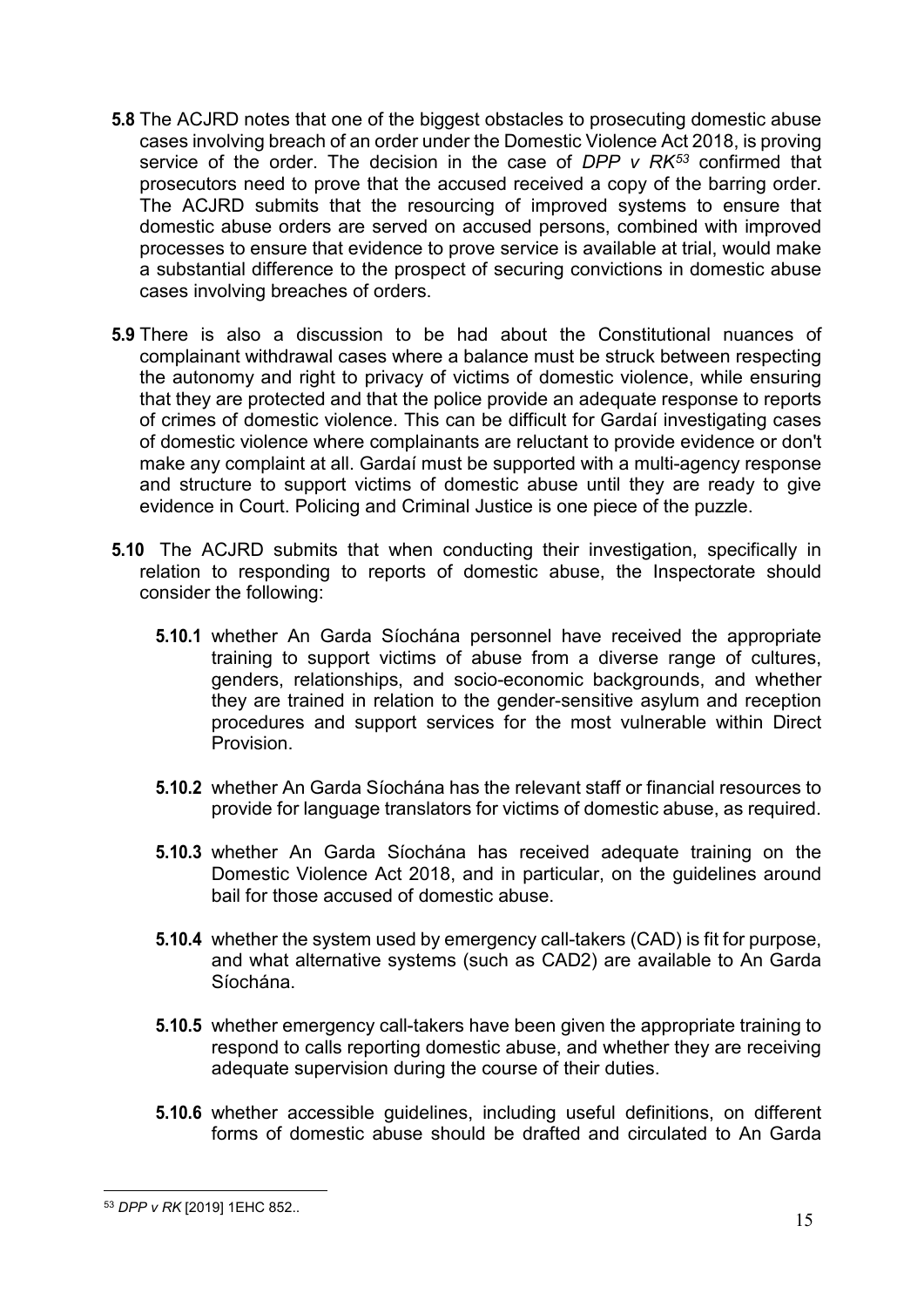Síochána in order to aid personnel in identifying various domestic abuse offences.

- **5.10.7** whether personnel from An Garda Síochána are completing PULSE forms accurately, to reflect the nature of the domestic abuse incident and the nature of the relationship between victim and perpetrator.
- **5.10.8** whether An Garda Síochána have adequate policies in place for recording and providing evidence of, the service of orders under the Domestic Violence Act 2018.

## <span id="page-16-0"></span>**6. Working in partnership to prevent domestic abuse from occurring, protecting victims and bringing offenders to justice**

- **6.1** In their most recent report on policing performance by An Garda Síochána during the COVID-19 Health Crisis, the Policing Authority noted that the strengthened relationships that have developed between An Garda Síochána and the groups and organisations working in this area, which had already existed at national level, have begun to solidify at local level.<sup>[54](#page-16-1)</sup>
- **6.2** They also noted that following engagement with stakeholders, it was found that there was a growing sense that the changes in understanding, culture and approach to the policing of domestic abuse are unlikely to regress.<sup>[55](#page-16-2)</sup>
- **6.3** The ACJRD notes that An Garda Síochána works in close partnership with external organisations like Women's Aid and Safe Ireland when protecting victims and bringing offenders to justice. The Dolphin House Family Law Court Support and Referral Service is a free and confidential drop-in service for individuals who are experiencing abuse in a relationship and wish to apply for legal protection. An Garda Síochána, in partnership with stakeholders, ensure that referrals are consistently made to this service.
- **6.4** On their website, An Garda Síochána provide information to victims of domestic abuse on the legal system and links to services which can provide on-going support and refuge.[56](#page-16-3)
- **6.5** In 2015, Safe Ireland published a Framework for Domestic Violence Service Provision to Women and Children in Ireland.<sup>[57](#page-16-4)</sup> This Framework was developed to raise awareness of how to tackle domestic abuse in Ireland, including prevention

<span id="page-16-1"></span>Síochána during the COVID-19 Health Crisis' (10 December 2021) <https://www.policingauthority.ie/assets/uploads/documents/Report\_on\_Policing\_Performance\_by\_the\_Garda\_S% C3%ADoch%C3%A1na\_during\_Covid-19\_Health\_Crisis\_-\_10\_December\_2021.pdf> accessed 26 January 2022.  $55P$ olicing Authority, 'Report on Policing Performance by the Garda<br>Síochána during the COVID-19 Health

 $\overline{a}$ <sup>54</sup>Policing Authority, 'Report on Policing Performance by the Garda<br>Síochána during the COVID-19 Health

<span id="page-16-2"></span>Síochána during the COVID-19 Health Crisis' (10 December 2021) <https://www.policingauthority.ie/assets/uploads/documents/Report\_on\_Policing\_Performance\_by\_the\_Garda\_S% C3%ADoch%C3%A1na\_during\_Covid-19\_Health\_Crisis\_-\_10\_December\_2021.pdf> accessed 26 January 2022.p.24.

<span id="page-16-3"></span><sup>56</sup> An Garda Síochána, 'Domestic Abuse' (2022) <https://www.garda.ie/en/crime/domestic-abuse/domesticabuse.html> accessed 26 January 2022.

<span id="page-16-4"></span><sup>57</sup> Safe Ireland, 'A Framework for Domestic Violence Service Provision to Women and Children in Ireland' (2015) <https://www.safeireland.ie/wp-content/uploads/A-Framework-Domestic-Violence-Service-Provision-Women-Children-IRL.pdf> accessed 26 January 2022.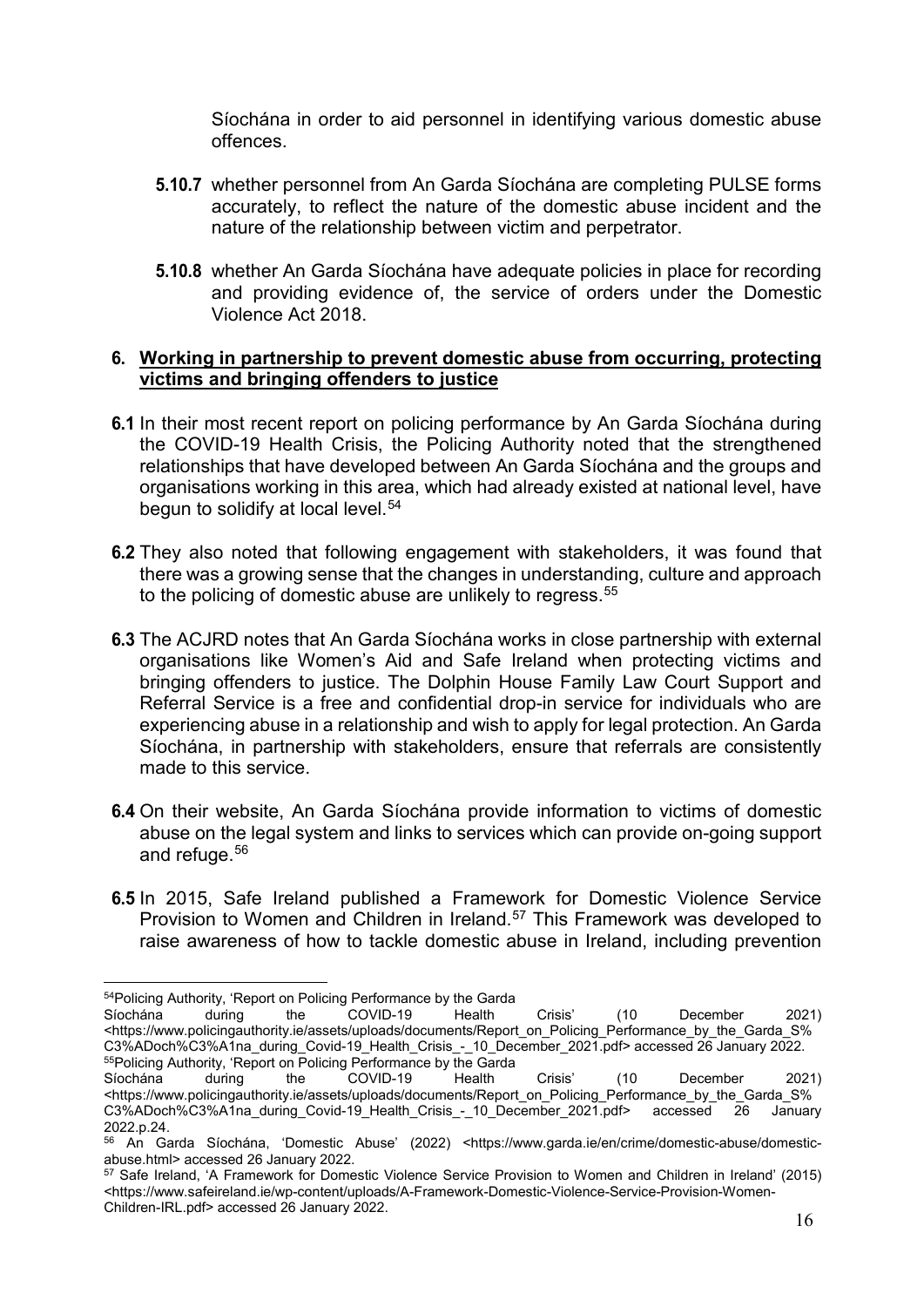and intervention. It is unclear whether An Garda Síochána has adopted this framework when developing its own response to tackling domestic abuse.

- **6.6** The ACJRD submits that when conducting its investigation, the Inspectorate should consider the following:
	- **6.6.1** what role An Garda Síochána has in preventing domestic abuse occurring,
	- **6.6.2** whether it would be appropriate for An Garda Síochána to work in partnership with external agencies to develop an education plan aiming to prevent domestic abuse.

## <span id="page-17-0"></span>**7. Summary of views and recommendations on the governance and accountability arrangements of An Garda Síochána**

- **7.1** The ACJRD notes that in 2014, the Inspectorate published a Crime Investigation Report.[58](#page-17-1) In its report summary, it was noted that:
	- *'Limited evidence that An Garda Síochána's Domestic Violence policy is audited or monitored to ensure that it is implemented at an operational level;*
	- *No recorded evidence that divisional nominated inspectors are checking domestic violence calls or ensuring accurate recording and classification on PULSE;*
	- *Follow-up visits do not always happen, contrary to the Domestic Violence Policy, which is to call back within one month;*
	- *High number of calls to domestic incidents with low volume of arrests recorded on CAD;*
	- *A difference in the service provided to victims where a court order was in place to protect the person and where no such court order existed;*
	- *Absence of supervision of calls to domestic violence incidents by control rooms. Supervisors do not always check the actions of Gardaí dealing with domestic violence cases and are not asking why an offender was not arrested;*
	- *Identified many cases of domestic violence where a crime had occurred, but it was wrongly recorded as an 'Attention and Complaint' or a case of 'domestic dispute – no offence disclosed';*
	- *Inconsistent approach to dealing with victims of domestic violence who initially make a statement of complaint, but later decide that they do not want to go to court;*

<span id="page-17-1"></span> $\overline{a}$ <sup>58</sup> Garda Inspectorate, 'Crime Investigation (October 2014) <https://www.gsinsp.ie/wpcontent/uploads/2019/07/Crime-Investigation-Full-Report.pdf> accessed 26 January 2022.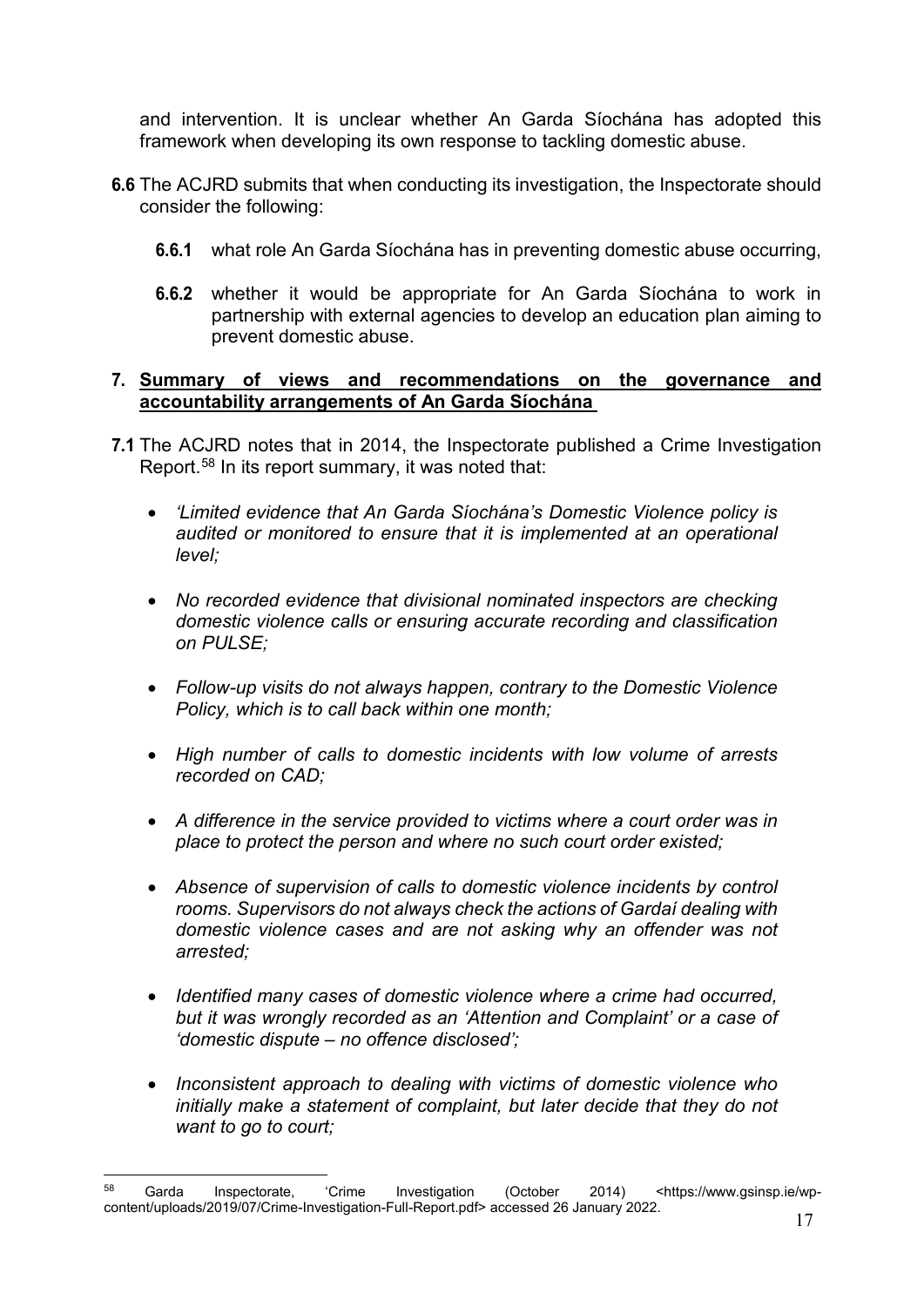- *Different Garda attitudes towards domestic violence. While some members demonstrated an understanding of domestic violence, others were unaware of the complex reasons why many domestic violence victims return to their abusive partners and the broader challenges faced by domestic violence victims;*
- *Some Gardaí are providing a very good level of service to victims and help them to obtain the relevant protection or barring orders at court. These Gardaí also visited victims after the initial call. However, some members displayed negative attitudes towards domestic violence by referring to calls as problematic, time consuming and a waste of resources. Examples provided where assaults were recorded in non-crime categories;*
- *An arrest of an offender at the time of dealing with a crime or breach of an order sends an important message to all parties that this crime will not be tolerated;*
- *An Garda Síochána needs to re-appraise both their strategic and operational response to domestic violence;*
- *Other police services have multi-agency groups that focus on repeat victims and violent offenders.'[59](#page-18-0)*
- **7.2** It was also noted that domestic abuse cases are not always correctly recorded, and that no follow-up letters are currently sent to victims of domestic abuse or sexual assault or cases where the victim is vulnerable to avoid further risk to them.<sup>[60](#page-18-1)</sup>
- **7.3** The Inspectorate recommended that An Garda Síochána 'working with Cosc and key strategic partners, implements victim-centred policy and good investigative practices in Domestic Violence'.<sup>[61](#page-18-2)</sup> In order to achieve this recommendation, the Inspectorate advised that the following key actions be taken:
	- *The Domestic Violence and Sexual Assault Investigation Unit (DVSAIU) must perform a national monitoring function to ensure compliance with the Garda Síochána DV Policy;*
	- *Assign secondary investigation responsibility for DV crimes to dedicated investigation teams;*
	- *Conduct analysis of domestic related murders to inform garda policy on harm reduction;*

 $\overline{a}$ 

<span id="page-18-2"></span><span id="page-18-1"></span><span id="page-18-0"></span><sup>59</sup> Garda Inspectorate, 'Crime Investigation (October 2014) <https://www.gsinsp.ie/wpcontent/uploads/2019/07/Crime-Investigation-Full-Report.pdf> accessed 26 January 2022, p.17-18.<br>
<sup>60</sup> Garda Inspectorate, 'Crime Investigation (October 2014) <https://w Garda Inspectorate, 'Crime Investigation (October 2014) <https://www.gsinsp.ie/wpcontent/uploads/2019/07/Crime-Investigation-Full-Report.pdf> accessed 26 January 2022, p.17.<br><sup>61</sup> Garda Inspectorate, 'Crime Investigation (October 2014) <https: <sup>61</sup> Garda Inspectorate, 'Crime Investigation (October 2014) <https://www.gsinsp.ie/wpcontent/uploads/2019/07/Crime-Investigation-Full-Report.pdf> accessed 26 January 2022, p.64.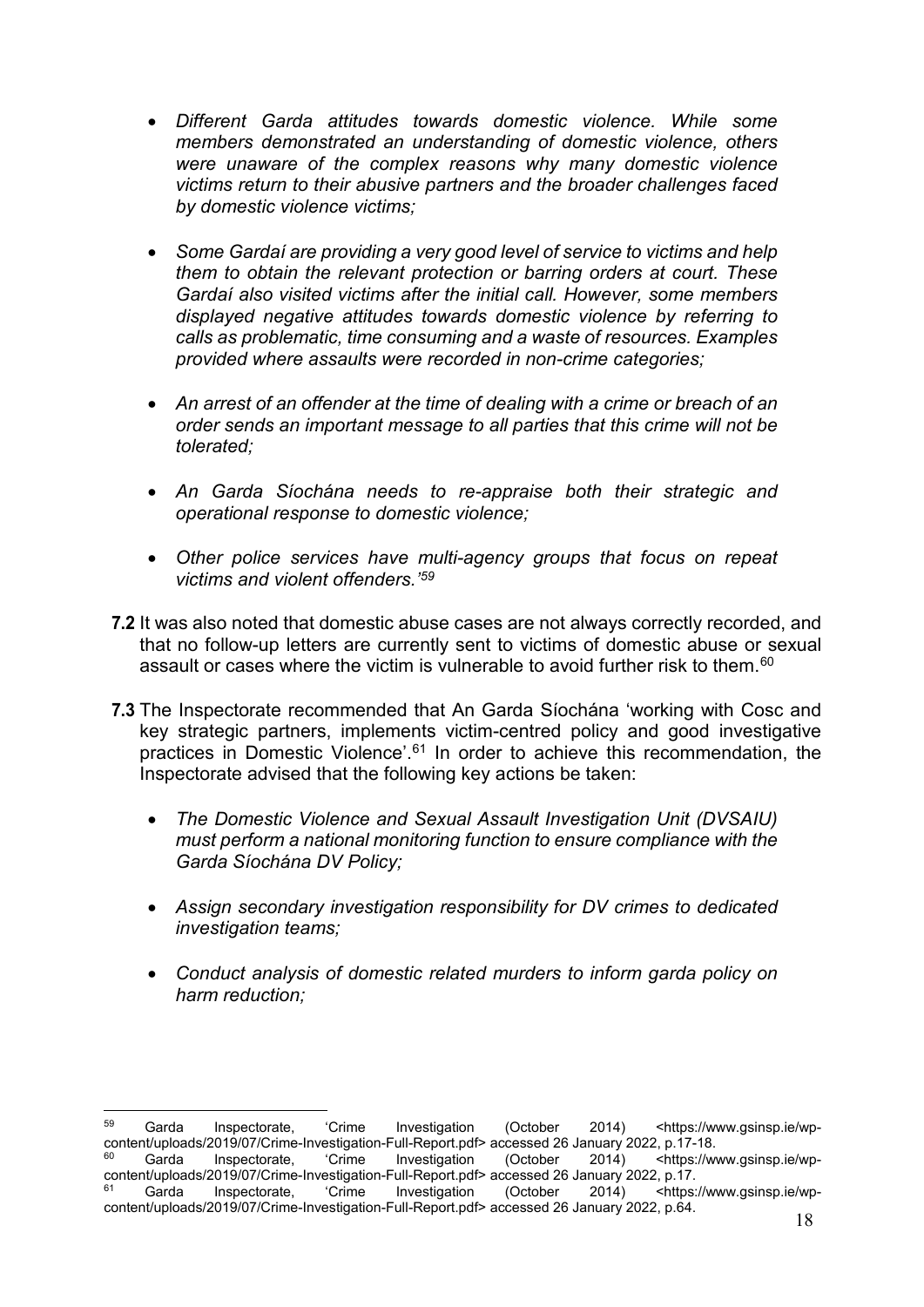- *Engage victims of DV and support agencies to improve garda awareness of the particular needs of DV victims. This should form part of a garda training and awareness programme;*
- *Ensure that all calls for DV are properly supervised from the receipt of the call to the recording of the crime or incident;*
- *Ensure that all crime of DV and incidents of domestic dispute are recorded on PULSE, irrespective of the willingness of a victim to make a statement of complaint;*
- *Ensure that positive action is taken where there are clear opportunities to arrest;*
- *Implement a risk assessment process that is completed at all DV incidents;*
- *Ensure that the corporate training package on DV is delivered to all frontline officers;*
- *Update the Garda Síochána website with information that is easy to find and provides clarity on the service that a victim of DV can expect;*
- *Ensure that the requirement for follow up visits is recorded and supervised;*
- *Ensure that all DV incidents are reviewed at Daily Accountability Meetings;*
- *Ensure that all victims of DV and parties involved in domestic disputes receive details of DV support organisations.[62](#page-19-0)*
- **7.4** As discussed in other sections of the report, the ACJRD notes that several of the advised actions have been taken in order to implement the Inspectorate's recommendation, however some have not been. It is unclear what the consequences of failing to implement the Inspectorate's recommendations will be.
- **7.5** In relation to accountability arrangements, the ACJRD notes that 21 members of An Garda Síochána had declared that barring or related orders had been granted against them since 2019.<sup>[63](#page-19-1)</sup> Nine of those individuals were investigated for breaching those orders, and of those nine, five of those cases involved instances of coercive control.[64](#page-19-2) It is unclear what the consequences have been for the individuals involved in these 21 cases.

<span id="page-19-0"></span><sup>62</sup> Garda Inspectorate, 'Crime Investigation (October 2014) <https://www.gsinsp.ie/wpcontent/uploads/2019/07/Crime-Investigation-Full-Report.pdf> accessed 26 January 2022, p.64.

<span id="page-19-1"></span> $63$  Lally, Conor, 'Domestic violence victims urged to report any garda who attacked them' (The Irish Times, 19 October 2021) <https://www.irishtimes.com/news/crime-and-law/domestic-violence-victims-urged-to-report-any-garda-whoattacked-them-1.4704091> accessed 26 January 2022.

<span id="page-19-2"></span><sup>64</sup> Lally, Conor, 'Domestic violence victims urged to report any garda who attacked them' (The Irish Times, 19 October 2021) <https://www.irishtimes.com/news/crime-and-law/domestic-violence-victims-urged-to-report-any-garda-whoattacked-them-1.4704091> accessed 26 January 2022.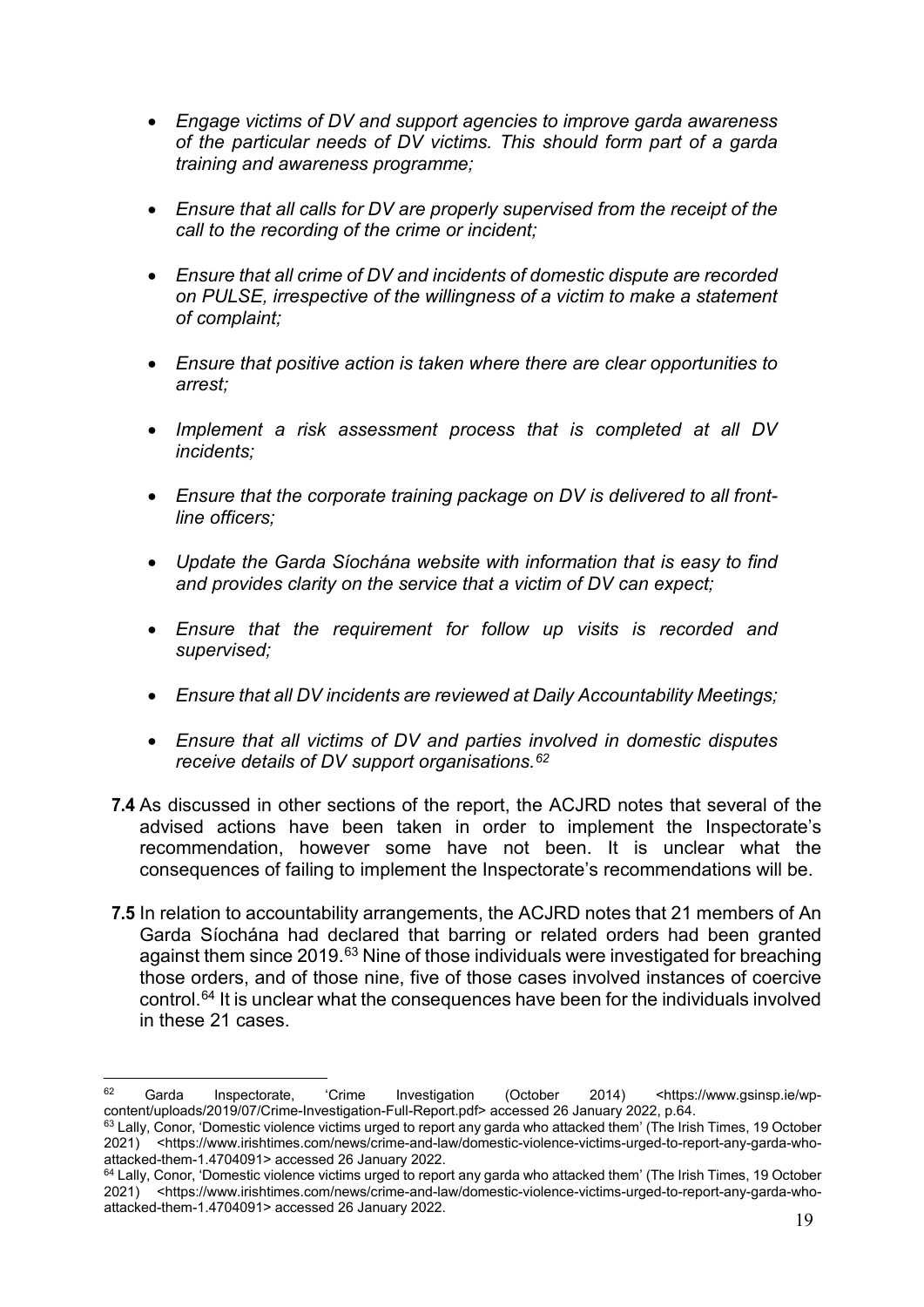- **7.6** As noted above, there have been numerous allegations of emergency calls relating to domestic abuse being cancelled by emergency call-takers. One of the suggested reasons for this was that emergency call takers were being inadequately supervised.<sup>[65](#page-20-0)</sup> It is unclear what the consequences have been for the individuals involved in these incidents.
- **7.7** The ACJRD also notes that in Safe Ireland's 2017 report, they found that the Irish legal system 'at every level – is failing women and children who are living with violence and abuse in their homes'.[66](#page-20-1) They noted that there is 'complete inconsistency' in the responses domestic abuse victims receive from the legal system.<sup>[67](#page-20-2)</sup> It was stated that good practice regarding implementation of policy and legislation was the exception rather than the norm.'[68](#page-20-3) Women's Aid has stated that while some victims received appropriate support from An Garda Síochána, others have not received any.<sup>[69](#page-20-4)</sup>
- **7.8** The ACJRD submits that when conducting its investigation, the Inspectorate should consider the following:
	- **7.8.1** whether a clear governance structure is in place for responding to incidents of domestic abuse.
	- **7.8.2** whether there are appropriate procedures in place to deal with allegations of misconduct when dealing with incidents of domestic abuse.
	- **7.8.3** whether there is appropriate accountability by members of An Garda Síochána, including by the Commissioner's office, when recommendations by the Inspectorate are not implemented, or when allegations of misconduct occur.
	- **7.8.4** whether the policies and procedures in place to address domestic abuse are consistently applied by all members of An Garda Síochána.

<span id="page-20-0"></span> $\overline{a}$ 65 Brennan, Cianan, "Shifting position' on why 999 calls were cancelled 'perplexing'' (Irish Examiner, 28 October 2021) <https://www.irishexaminer.com/news/arid-40732014.html> accessed 26 January 2022.

<span id="page-20-1"></span><sup>66</sup> SafeIreland, 'Transforming the Response to Gender Based Violence' (January 2017) <https://www.safeireland.ie/wp-content/uploads/SAFE-Ireland-Submission-to-CEDAW-1.pdf> p. 6.

<span id="page-20-2"></span>Gender Based Violence' (January 2017) <https://www.safeireland.ie/wp-content/uploads/SAFE-Ireland-Submission-to-CEDAW-1.pdf> p. 6.<br><sup>68</sup> SafeIreland, 'Transforming the Response to Gender Based Violence' (January

<span id="page-20-3"></span><sup>&#</sup>x27;Transforming the Response to Gender Based Violence' (January 2017) <https://www.safeireland.ie/wp-content/uploads/SAFE-Ireland-Submission-to-CEDAW-1.pdf> p. 6.

<span id="page-20-4"></span><sup>69</sup> Women's Aid, 'When Home is Not Safe: COVID-19 Supplement' (August 2020) <https://www.womensaid.ie/assets/files/pdf/womens\_aid\_when\_home\_is\_not\_safe\_covid-19\_supplement\_-\_embargoed\_20820.pdf> accessed 26 January 2022.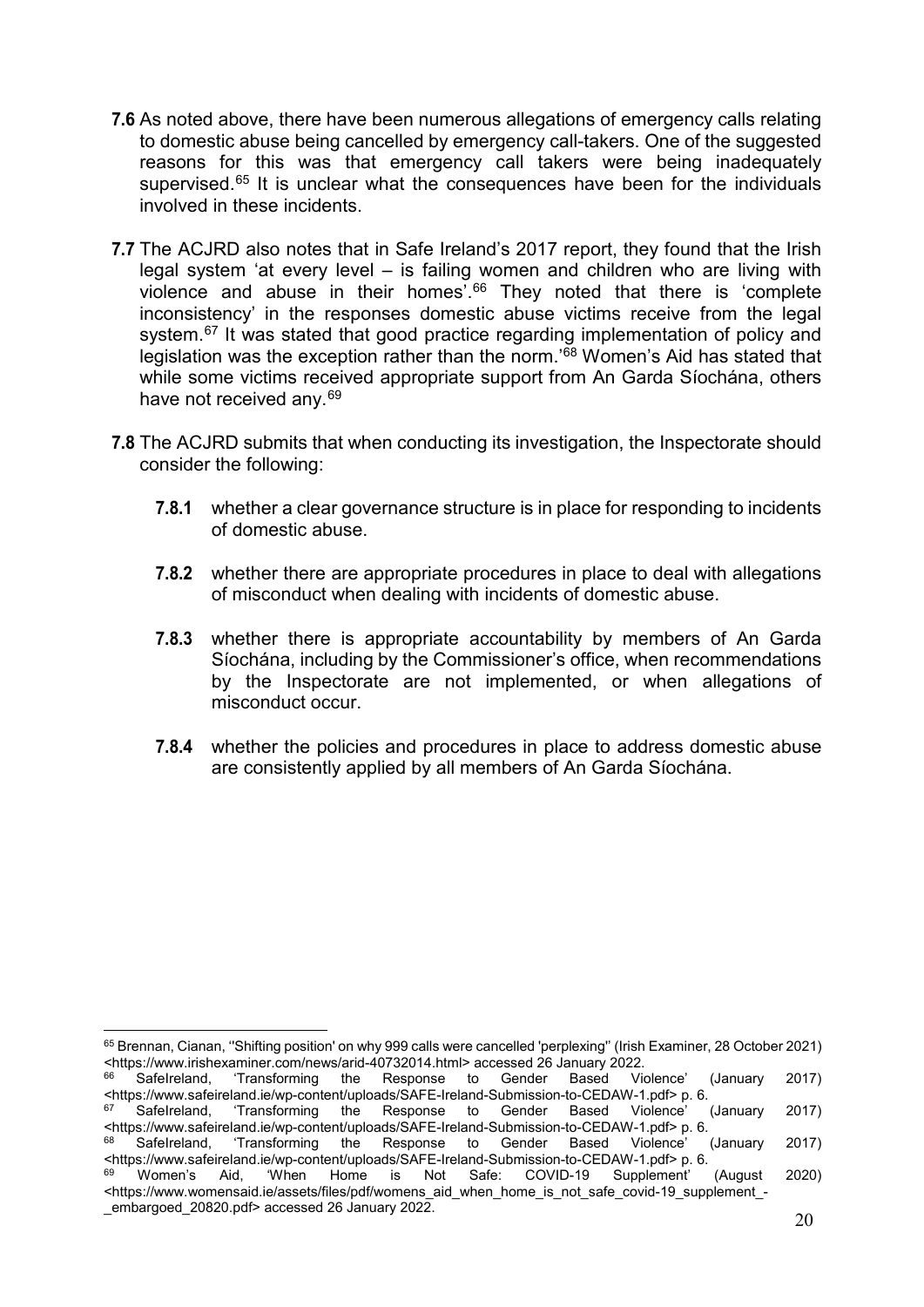# <span id="page-21-0"></span>**8. Conclusion**

- **8.1** The ACJRD considers that the terms of reference provided by the Inspectorate for the planned inspection into the effectiveness and efficiency of An Garda Síochána's response to domestic abuse is sufficiently broad.
- **8.2** The ACJRD recognizes the importance of each of the four areas identified by the Inspectorate. The ACJRD recommendations are set out in-brief below:

## *Area 1*

- The ACJRD recommends that the Inspectorate consider:
	- o whether the Inspectorate, as part of their inspection, should conduct a comprehensive statistical analysis in relation to domestic abuse rates, orders, convictions, and withdrawals;
	- o whether An Garda Síochána has the appropriate financial and technical supports required;
	- o whether An Garda Síochána has received the appropriate training;
	- o whether the information provided on An Garda Síochána's website is sufficiently descriptive and accessible to all victims of domestic abuse; and
	- o whether the community policing strategy operated by An Garda Síochána should contain a greater focus on preventing domestic abuse from occurring.

## *Area 2*

- The ACJRD recommends that the Inspectorate consider:
	- o the nature of the information collected by An Garda Síochána when responding to incidents of domestic abuse;
	- o whether An Garda Síochána should develop a system of data collection which would allow for follow up calls / visits following reported incidences of domestic abuse to be automatically created;
	- o how An Garda Síochána can further engage with domestic abuse support services, both Governmental and NGOs; and
	- o whether An Garda Síochána personnel, including emergency call-takers, have sufficient knowledge of the wide and varied nature of domestic abuse, and the supports available to protect victims.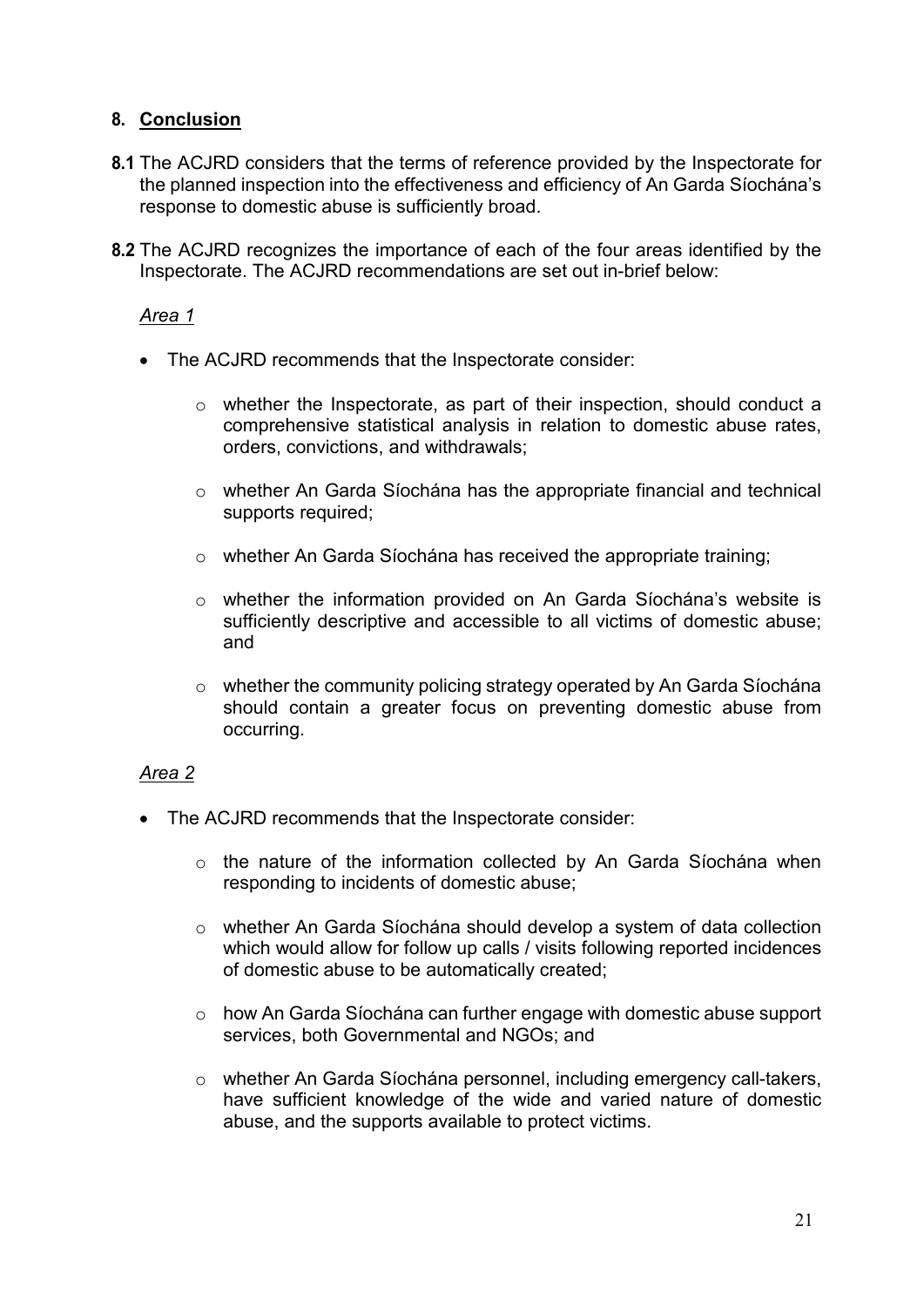# *Area 3*

- The ACJRD recommends that the Inspectorate consider:
	- o whether An Garda Síochána personnel have received the appropriate training to support victims of abuse from a diverse range of cultures, genders, relationships, and socio-economic backgrounds;
	- $\circ$  whether An Garda Síochána has the relevant staff or financial resources to provide for language translators for victims of domestic abuse;
	- o whether An Garda Síochána has received adequate training on the Domestic Violence Act 2018 and bail guidelines;
	- o whether the system used by emergency call-takers is fit for purpose;
	- o whether emergency call-takers have been given the appropriate training and supervision to respond to calls reporting domestic abuse;
	- o whether accessible guidelines, on different forms of domestic abuse should be drafted and circulated to An Garda Síochána;
	- o whether personnel from An Garda Síochána are completing PULSE forms accurately; and
	- $\circ$  whether An Garda Síochána has adequate policies in place for recording and providing evidence of, the service of orders under the Domestic Violence Act 2018.

# *Area 4*

- The ACJRD recommends that the Inspectorate consider:
	- o what role An Garda Síochána has in preventing domestic abuse occurring; and
	- o whether it would be appropriate for An Garda Síochána to work in partnership with external agencies to develop an education plan aiming to prevent domestic abuse.

# *Area 5*

- The ACJRD recommends that the Inspectorate consider:
	- o whether a clear governance structure is in place for responding to incidents of domestic abuse.
	- o whether there are appropriate procedures in place to deal with allegations of misconduct;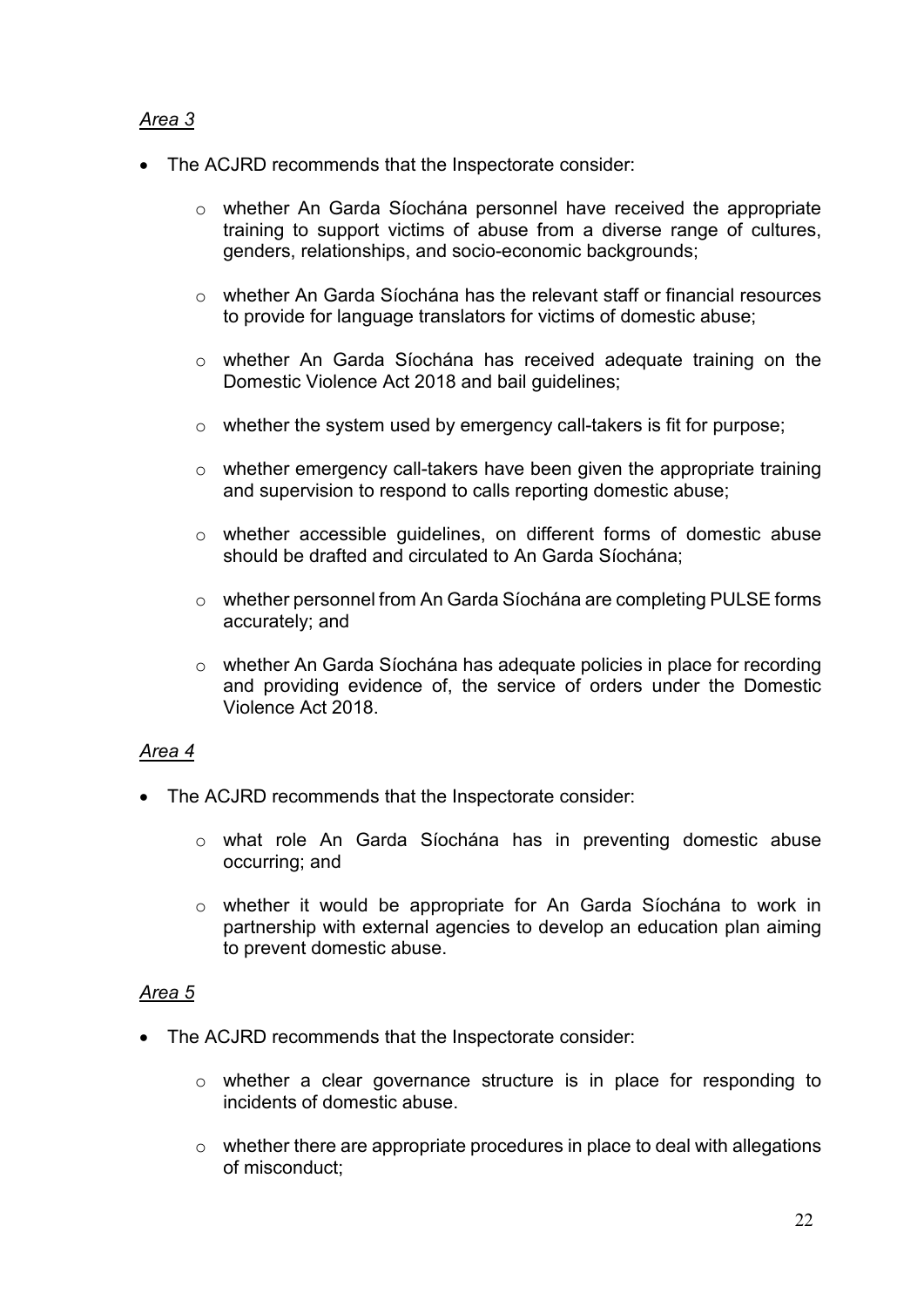- o whether there is appropriate accountability by members of An Garda Síochána; and
- o whether the policies and procedures in place to address domestic abuse are consistently applied by all members of An Garda Síochána.
- **8.3** The ACJRD considers the planned inspection by the Inspectorate to be an excellent step forward in addressing the response of An Garda Síochána to incidents of domestic abuse, and believes that following the inspection and implementation of the Inspectorate recommendations, real change can be effected.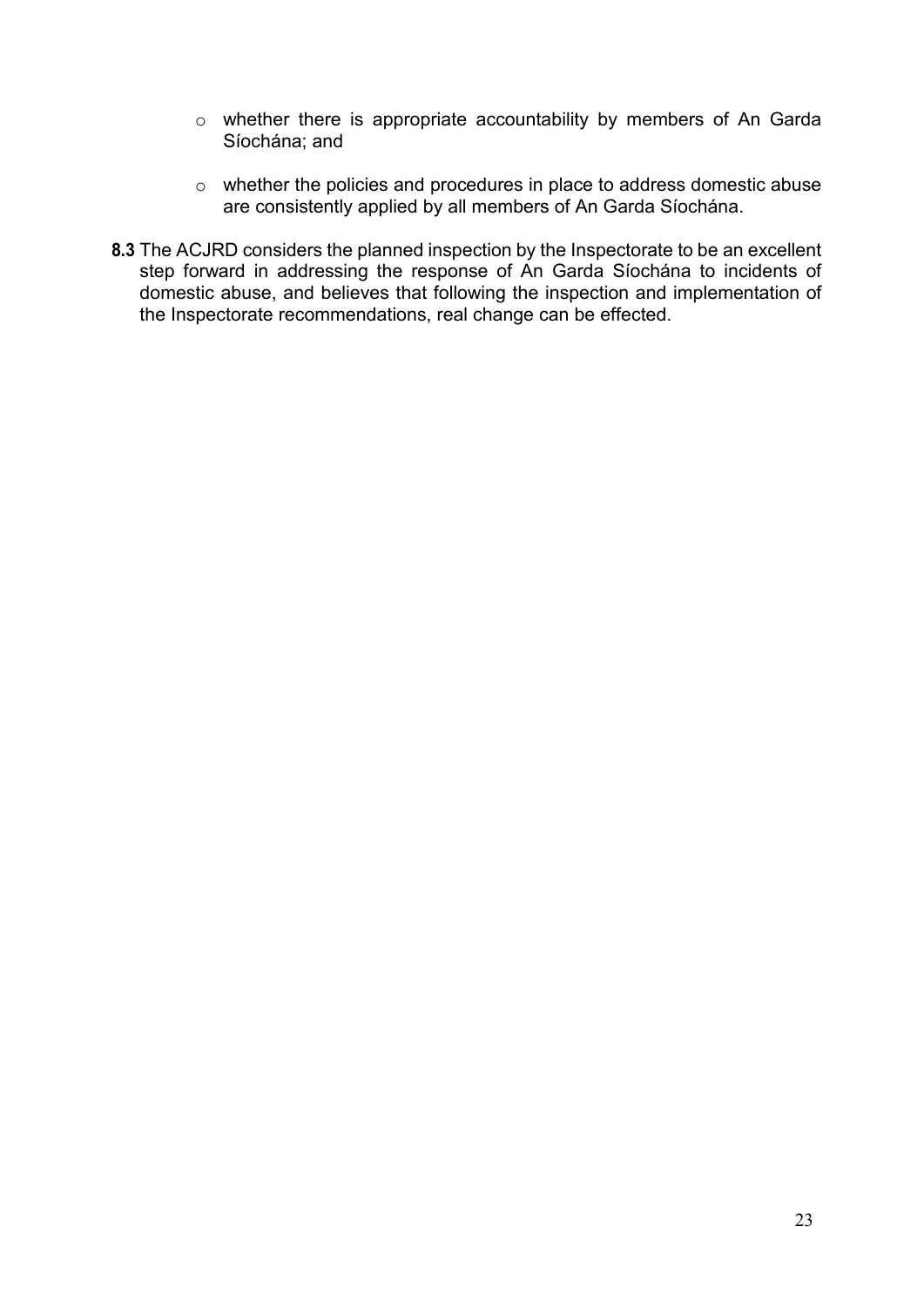## **BIBLIOGRAPHY**

<span id="page-24-0"></span>ACJRD Members

## **Legislation**

Domestic Violence Act 2018

## **Caselaw**

*DPP v RK* [2019] 1EHC 852

## **Publications**

- AkiDwA, Submission to the Joint Committee on Justice and Equality: Direct Provision and the International Protection Application Process, (31 May 2019) <https://www.akidwa.ie/wp-content/uploads/2019/06/190531-AkiDwA-Direct-Provision-submission-web-version.pdf>
- An Garda Síochána, 'Domestic Abuse Intervention Policy 2017' (2017) <https://www.garda.ie/en/crime/domestic-abuse/domestic-abuse-interventionpolicy-2017.pdf>
- Bracken, Ali, 'Domestic abuse incidents up again as reports rise 10pc' (Irish Independent, 2 January 2022) <https://www.independent.ie/irishnews/crime/domestic-abuse-incidents-up-again-as-reports-rise-10pc-41202283.html>
- Brennan, Cianan, ''Shifting position' on why 999 calls were cancelled 'perplexing'' (Irish Examiner, 28 October 2021) <https://www.irishexaminer.com/news/arid-40732014.html>
- Carolan, Mary, 'Less than 20% conviction rate in domestic violence cases before Dublin courts' (The Irish Times, 20 January 2022) <https://www.irishtimes.com/news/crime-and-law/less-than-20-conviction-ratein-domestic-violence-cases-before-dublin-courts-1.4780719#:~:text=Analysis%20of%20data%20on%20alleged,courts%20in%20 2019%20and%202020&text=Less%20than%20one%20in%20five,analysis%20o f%20Courts%20Service%20data.>
- Carolan, Mary, Domestic violence charges double but few result in convictions' (The Irish Times, 20 January 2022) <https://www.irishtimes.com/news/crime-andlaw/domestic-violence-charges-double-but-few-result-in-convictions-1.4780813>
- 'Civil Society Submission on Human Trafficking, Domestic and Gender-Based Violence, and the Rights of Refugees and Asylum Seekers' (Missionary Sisters of Our Lady of Apostles, 2021) <https://www.olaireland.ie/wp-content/uploads/2021/04/UPR-Submission-on-Human-Trafficking-Domestic-Gender-Based-Violence-and-Rights-of-Refugees-Asylum-Seekers-ERI-IPA-OLA-18-03-2021.pdf>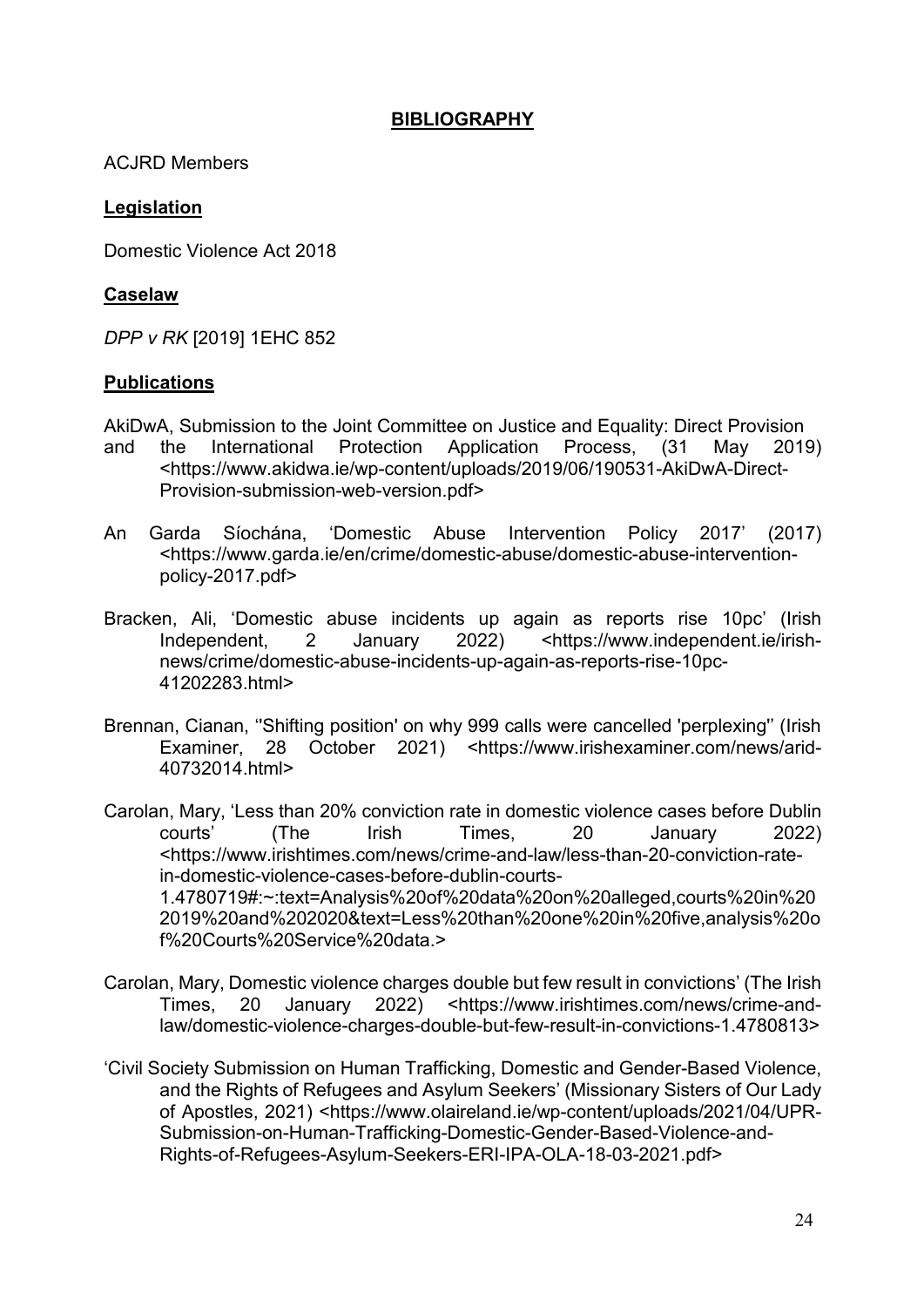- Coyne, E., 'Government criticized for lack of domestic abuse refuge spaces' in The (Irish<br>(2020) lndependent. 11 Movember Independent, 11 November 2020) <https://www.independent.ie/news/governmentcriticised-for-lack-of-domesticabuse-refuge-spaces-39729458.html>
- Department of Justice and Equality, 'Action Plan for Second National Strategy on Domestic Sexual and Gender-based Violence 2016-2021' (January 2016)
- Garda Síochána Inspectorate, 'Terms of Reference An inspection into the effectiveness and efficiency of the Garda Síochána's response to domestic abuse' (Garda<br>Síochána Inspectorate, December 2021) <https://www.gsinsp.ie/wp-Shttps://www.gsinsp.ie/wpcontent/uploads/2021/11/Domestic-Abuse-Inspection-Terms-of-Reference.pdf>
- Garda Síochána Inspectorate, 'Crime Investigation (October 2014) <https://www.gsinsp.ie/wp-content/uploads/2019/07/Crime-Investigation-Full-Report.pdf>
- Libreri, S., 'Airbnb partners with charities to provide free accommodation to victims of domestic violence', (RTÉ News, 25 June 2020) <https://www.rte.ie/news/ireland/2020/0625/1149476-airbnb-emergencyaccommodation/>
- Lally, Conor, 'Domestic violence victims urged to report any garda who attacked them' (The Irish Times, 19 October 2021) <https://www.irishtimes.com/news/crime-andlaw/domestic-violence-victims-urged-to-report-any-garda-who-attacked-them-1.4704091>
- Law Society Gazette, 'Absent data skews domestic abuse reporting CSO' (23 July 2021) <https://www.lawsociety.ie/gazette/top-stories/2021/07-july/absent-dataskews-domestic-abuse-reporting—cso>

National Women's Council of Ireland, 'Shadow Report in Advance Ireland's Combined Sixth and Seventh Periodic Reports under the UN Convention on the Elimination of All Forms of Discrimination Against Women' (NWCI, 2017), <https://tbinternet.ohchr.org/Treaties/CEDAW/Shared%20Documents/IRL/INT\_ CEDAW\_NGO\_IRL\_26285\_E.pdf>

- O'Donnell, Ian, 'An Evidence Review of Recidivism and Policy Responses' (Department of Justice, 14 December 2021) <https://www.gov.ie/en/publication/a9e4e-anevidence-review-of-recidivism-and-policy-responses/>
- O'Keefe, Cormac, 'Gardaí get 120 domestic abuse calls every day' (Irish Examiner, 19 October 2021) <https://www.irishexaminer.com/news/arid-40724256.html>
- O'Keefe, Cormac, 'CSO investigate quality of Pulse crime records' (Irish Examiner, 13 January 2018) <https://www.irishexaminer.com/news/arid-20465740.html>
- O'Malley, Tom, 'Review of Protections for Vulnerable Witnesses in the Investigation and Prosecution of Sexual Offences' (Department of Justice, July 2020) <https://www.justice.ie/en/JELR/Review\_of\_Protections\_for\_Vulnerable\_Witnes ses\_in%20the\_Investigation\_and\_Prosecution\_of\_Sexual\_Offences.pdf/Files/R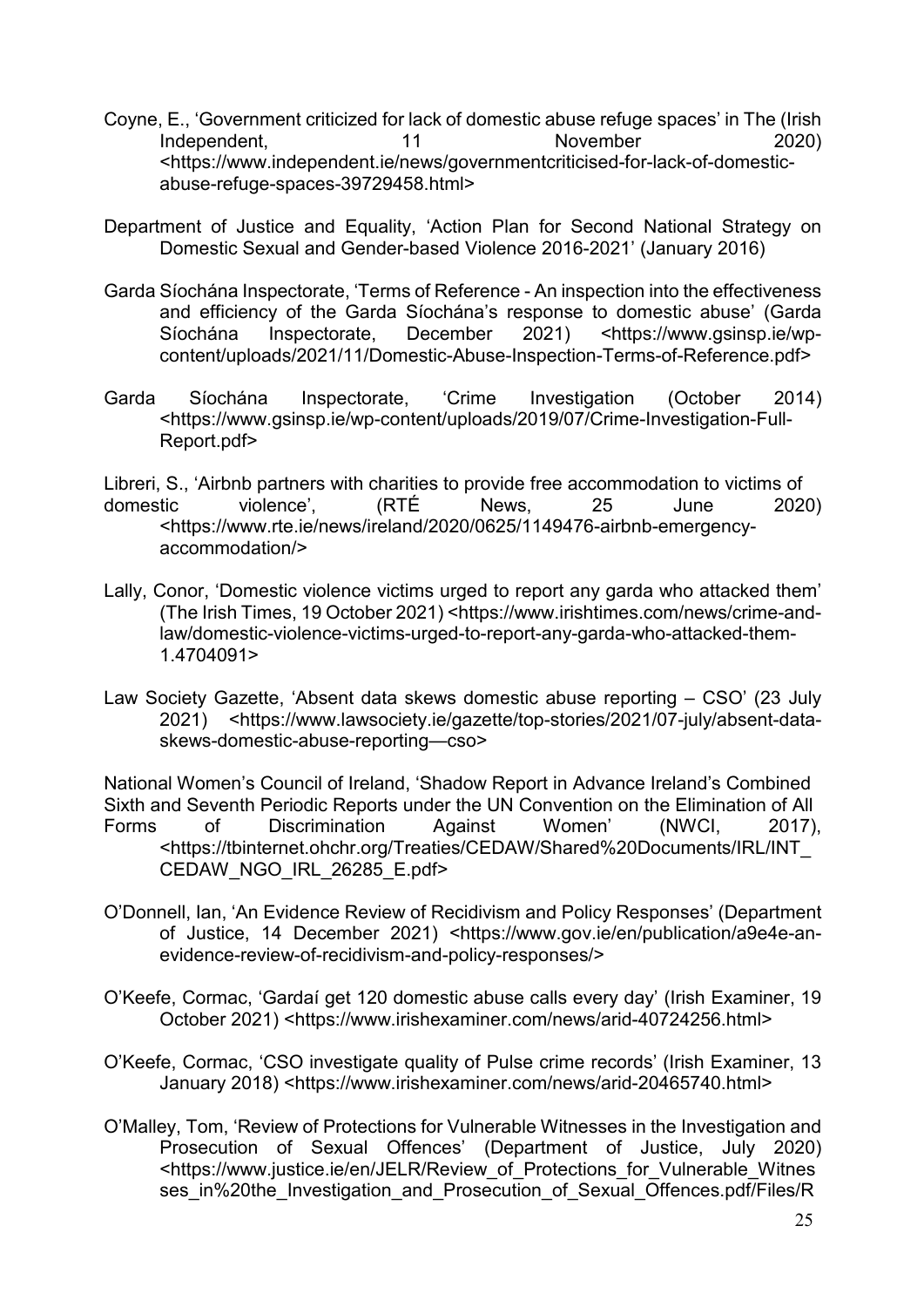eview of Protections for Vulnerable Witnesses in%20the Investigation and Prosecution of Sexual Offences.pdf>

- Penman, Derek, 'Interim Update on the Preliminary Examination of the Garda Síochána CAD Review' (Policing Authority, 2021)
- Policing Authority, 'Report on Policing Performance by the Garda Síochána during the<br>COVID-19 Health Crisis' (10 December 2021) COVID-19 Health Crisis' (10 December 2021) <https://www.policingauthority.ie/assets/uploads/documents/Report\_on\_Policing Performance by the Garda S%C3%ADoch%C3%A1na during Covid-19 Health Crisis - 10 December 2021.pdf>
- Policing Authority, 'Policing Authority meeting with the Garda Commissioner in public 24 Jun 2021' (YouTube, 24 June 2021) <https://www.youtube.com/watch?v=ce8thD6mnrU>
- Policing Authority, 'Minutes of Meeting of the Policing Authority 24 June 2021' (Policing Authority, 24 and 2021) <https://www.policingauthority.ie/assets/uploads/documents/2021\_93\_24June2 021\_1.pdf>
- SafeIreland, 'Transforming the Response to Gender Based Violence' (January 2017) <https://www.safeireland.ie/wp-content/uploads/SAFE-Ireland-Submission-to-CEDAW-1.pdf>
- Safe Ireland, 'A Framework for Domestic Violence Service Provision to Women and Children in Ireland' (2015) <https://www.safeireland.ie/wp-content/uploads/A-Framework-Domestic-Violence-Service-Provision-Women-Children-IRL.pdf>
- Wilson, David et al, 'Court-mandated interventions for individuals convicted of domestic violence' (Campbell Collaboration, 15 March 2021) <https://www.campbellcollaboration.org/better-evidence/domestic-violenceindividuals-court-mandated-interventions.html>
- Women's Aid, 'When Home is Not Safe: COVID-19 Supplement' (August 2020) <https://www.womensaid.ie/assets/files/pdf/womens\_aid\_when\_home\_is\_not\_s afe\_covid-19\_supplement - embargoed\_20820.pdf>
- Women's Aid, 'Submission to the Commission on the Future of Policing in Ireland' (Police Reform, January 2018) <http://policereform.ie/en/POLREF/Womens%20Aid.pdf/Files/Womens%20Aid. pdf>

# **Websites**

- An Garda Síochána, 'Domestic Abuse' (2022) <https://www.garda.ie/en/crime/domesticabuse/domestic-abuse.html>
- An Garda Síochána, 'An Garda Síochána Divisional Protective Services Units now<br>Operational Nationwide' (2020) <https://www.garda.ie/en/about-us/our-Operational Nationwide' (2020) <https://www.garda.ie/en/about-us/ourdepartments/office-of-corporate-communications/press-